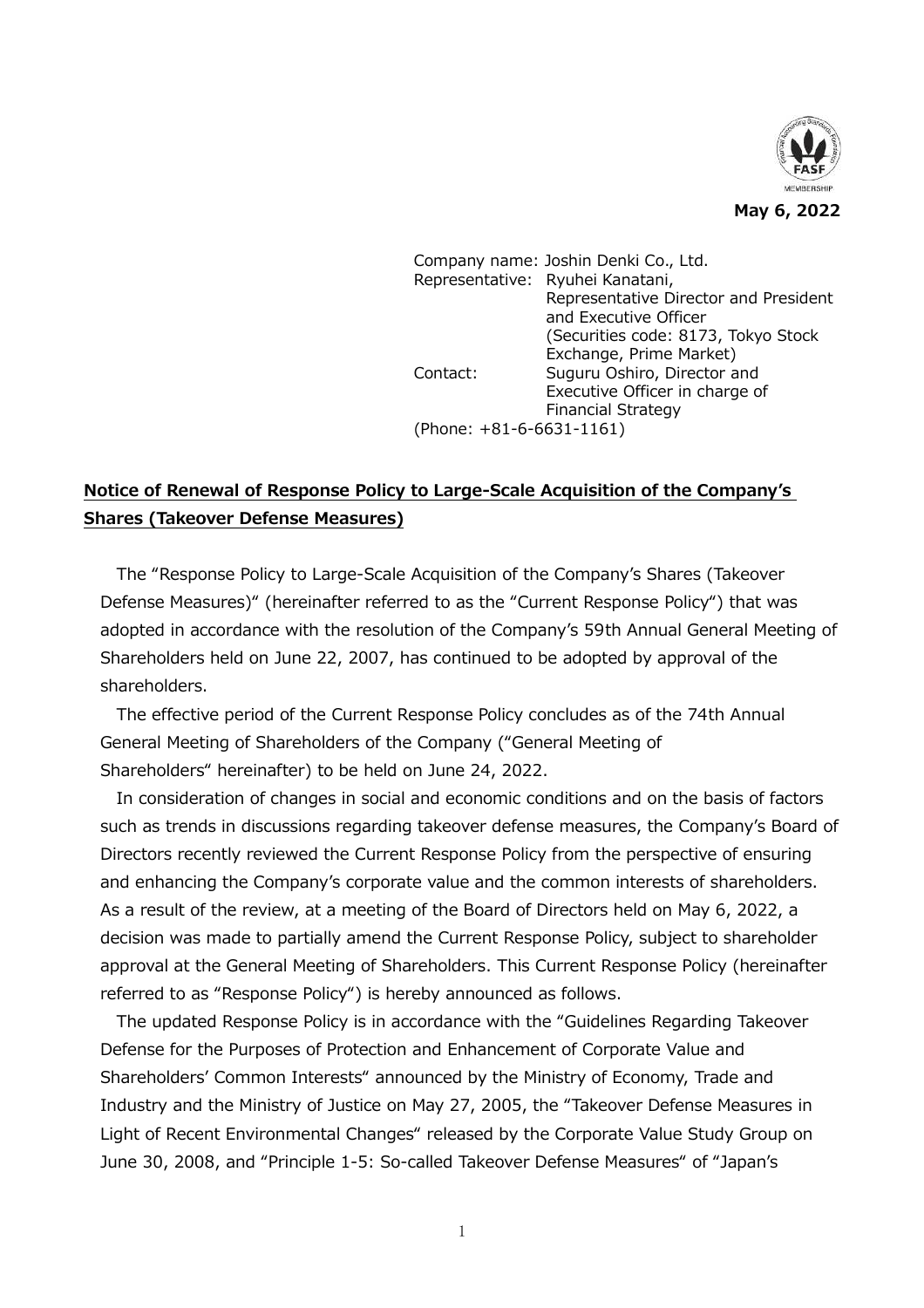Corporate Governance Code."

Major Changes from the Current Response Policy

- (1) The Company has clearly stated that the Independent Committee's recommendation on countermeasures can add a provision to the effect that the Company should obtain confirmation of the will of the shareholders.
- (2) The composition of the Independent Committee was changed from a three-member system of outside directors to a four-member system consisting of four independent outside directors.

Note that the status of the Company's major shareholders as of March 31, 2022, is as indicated in "Attachment 4," and as of today, the Company has not received any proposals or other communication regarding Large-Scale Acquisition of the Company's shares.

### **1. Efforts to Enhance the Company's Corporate Value and Common Interests of**

### **Shareholders**

### **I. Efforts to Enhance Corporate Value**

Offering home appliances, information and telecommunications equipment, entertainment products, home furnishings, and home remodeling, the Company provides customers with comfortable lifestyles through highly specialized and diverse channels that include brick-and-mortar stores as well as online shopping.

We strive to build a bond of trust with our customers through the spirit of offering wholehearted customer service, a commitment that has remained unchanged since the inception of the company. This encompasses everything from our advanced expertise to the ideas we provide about enhancing people's lifestyles, our wide selection of products, reasonable prices, and assuring and assured after-sales service.

The environment around us is currently undergoing major changes. Our life styles are also changing significantly as the social structure, social environment, and societal values around us undergo drastic changes. Such changes are exemplified by demographic shifts like decreasing populations and households as well as increasing elderly single-person households, caused by the declining birthrate and aging population. They are also brought about by trends such as advanced development of ICT (information and communication technology), and social trends such as respect for and acknowledgement of every individual regardless of gender, age, nationality, etc., and the spread of diversity & inclusion, not to mention climate change.

In light of the current state of these social changes and the challenges they present, we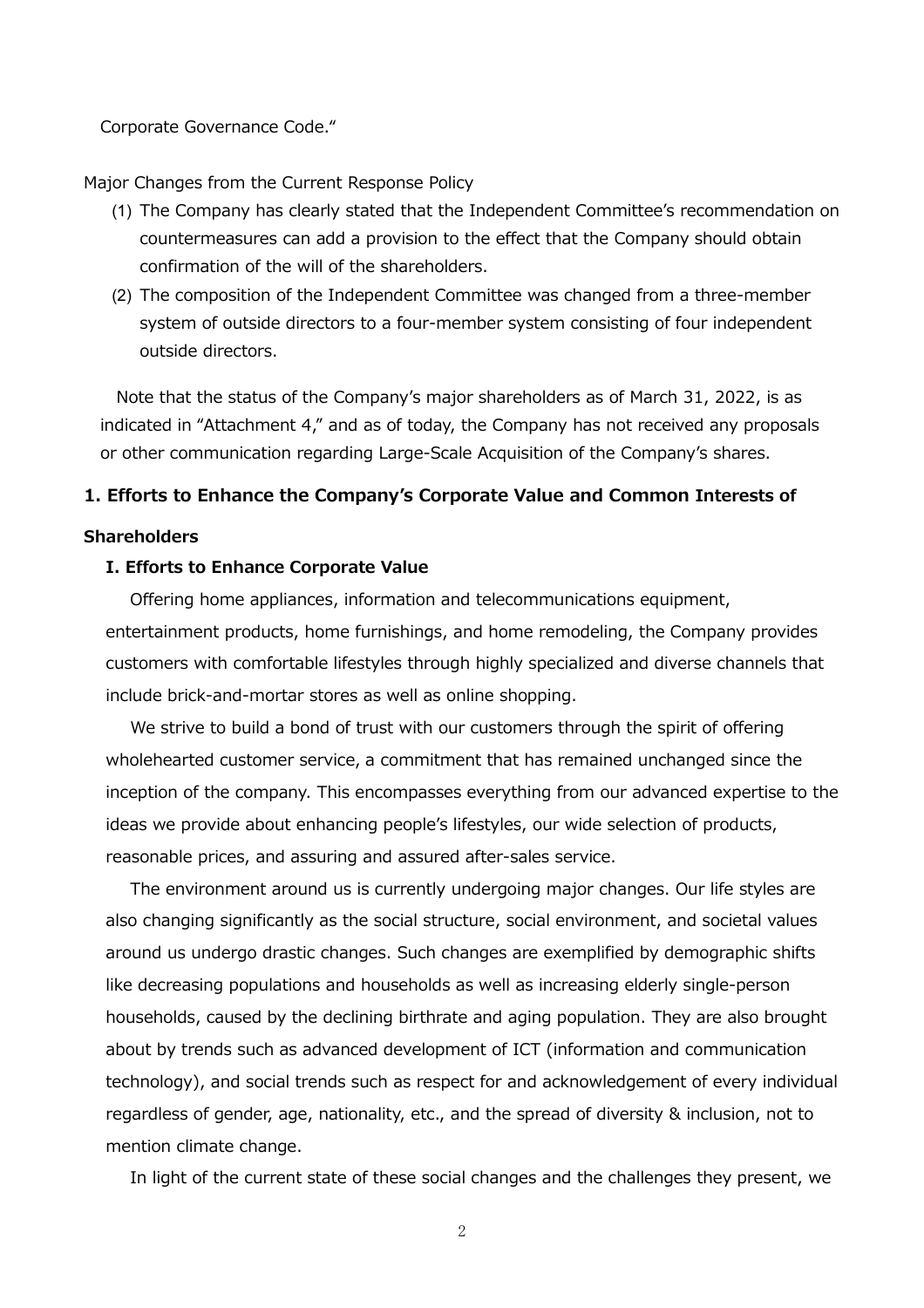have revised our management philosophy for the first time in 57 years, staying true to the fundamental spirit of our corporate credo of "Thoughtfulness" (meaning "to always think and act in consideration of the other's perspective"), the value that undergirds the very foundation of our philosophical framework.

### New Management Philosophy

"Connecting people and society to the future with a smile"

Based on a long-term perspective of the future and the type of society that we seek, our new management philosophy is infused with a desire to see passed on to future generations a sustainable society where no-one is left behind.

In addition, we have identified two ways through which we can create value for society: namely, supporting and strengthening resilience in our aging society and achieving carbon neutrality in the home. In order to realize these values, we have decided that our management vision is to become a hub for the infrastructure of life through the power of home appliances and ICT (information and communication technology).

For our retail business, which mainly sells home appliances, we believe that there are two main factors that will have a major impact on what our future looks like. One is a declining birthrate and aging population. The decrease in population and the number of households and the increase in the number of elderly single-person households due to a declining birthrate and aging population have implications on issues such as changes to consumer purchasing behavior, shrinking market size, and a shrinking working population. While we are addressing this issue as a risk, we also regard it as a new business opportunity. For this reason, we have to strengthen the resilience in our aging society as an initiative for social value creation the Company should work on to support the sustainable development of society.

We consider "resilience" to mean not only "restoration to the original state" but also "adaptation to change." In light of the ongoing transformation into a super-aged society, we aim to find opportunities in the changing environment while adeptly integrating our sales know-how, through which we will create and seamlessly provide new added value.

The second factor is climate change. In July 2021, we announced our support for the recommendations of the Task Force on Climate-related Financial Disclosures (TCFD). Environmental problems such as climate change not only threaten biodiversity but are also serious risks that adversely impact the world economy. As a countermeasure to this issue, achieving a carbon-neutral society is a universal goal, and Japan is pledging before the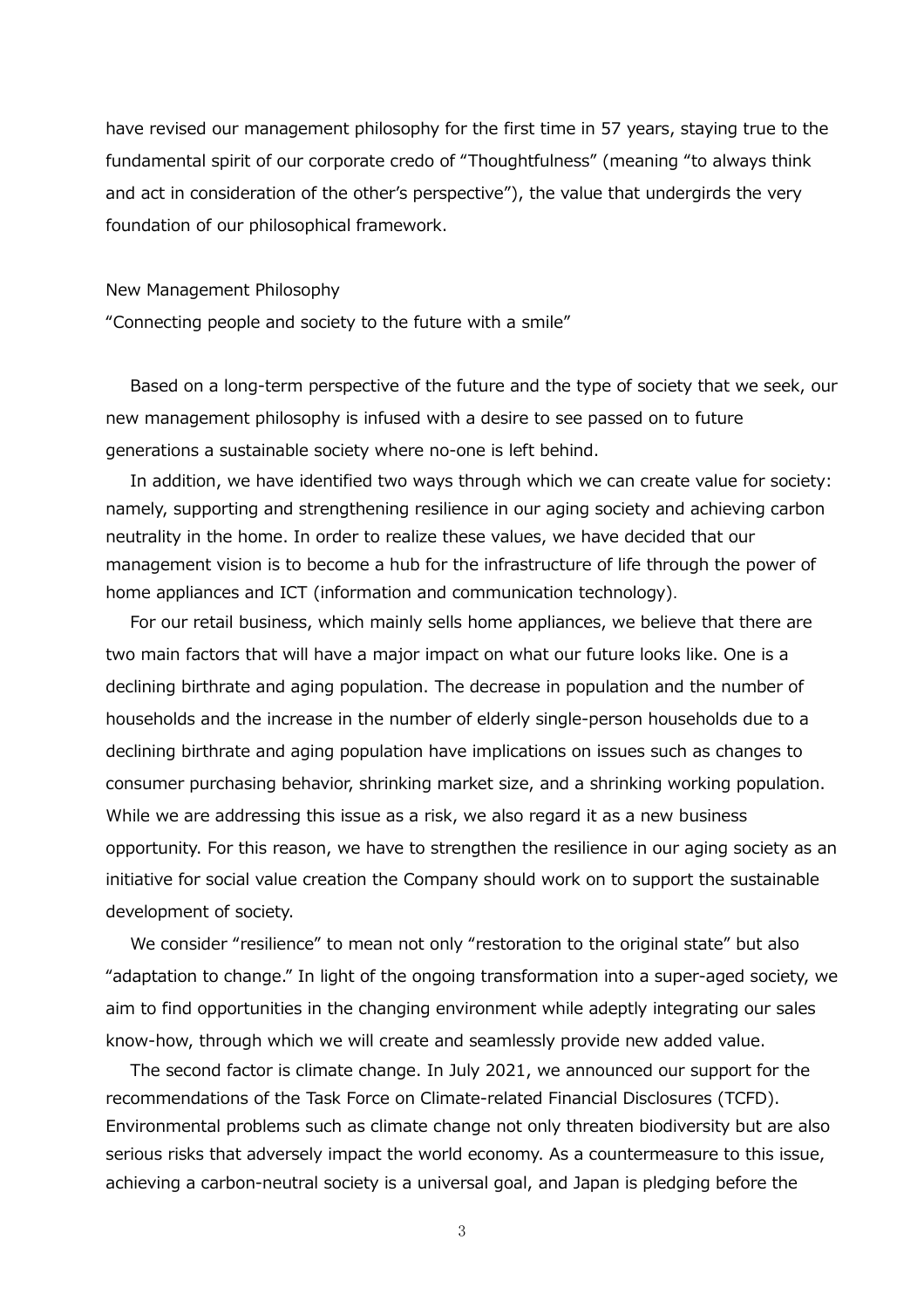world to aim for complete carbon-neutrality by 2050. With the frequent occurrence of large-scale natural disasters around the world, there is growing recognition that tackling climate change is an urgent issue. Environmental issues pose a risk for companies, but there are also ways to turn increased awareness of the environment into an opportunity. Through home appliance sales, we will popularize home appliances with high performance in energy creation, storage, and savings (solar power generation, storage batteries, energysaving home appliances, etc.), and actively work on building a recycling-based society through the 3Rs (reduce, reuse, recycle) while contributing to the elevation of social values.

We believe that the above efforts enhance the corporate value of the Group and, as a result, reduce the risk of the emergence of large-scale acquirers who might significantly compromise the collective interests of our shareholders.

### **II. Efforts to Strengthen Corporate Governance**

The Company is working to strengthen our corporate governance in order to realize continuous improvement of our corporate value. The following are the main initiatives taken by the Company to strengthen our corporate governance. (Strengthening of the collective performance of the Board of Directors)

The Company's Board of Directors determines the appropriate size from the perspective of improving the efficiency of the management team and speeding up the decision-making process. In addition, efforts are made to bring to bear a favorable balance of knowledge and experience within the Board of Directors as based on a skills matrix that enumerates the expertise and experience required for the Board. In addition to the requisite qualifications and diversity that Directors possess to address the Company's management challenges, four independent outside directors (two of whom are women) have been selected in accordance with Tokyo Stock Exchange regulations in order to enhance the effectiveness of the Board's supervisory functions. As a result, more than one-third of the total number of directors (nine directors) consists of independent outside directors, which makes for a system that we believe further ensures its independence and objectivity.

In addition, the Board of Directors Evaluation Committee that consists of independent outside directors and corporate auditors, takes the lead each fiscal year in analyzing and evaluating the effectiveness of the Board of Directors and in promoting ongoing measures to improve the effectiveness of the Board.

(Verification of the rationality for policy shareholdings (i.e., cross-held stocks)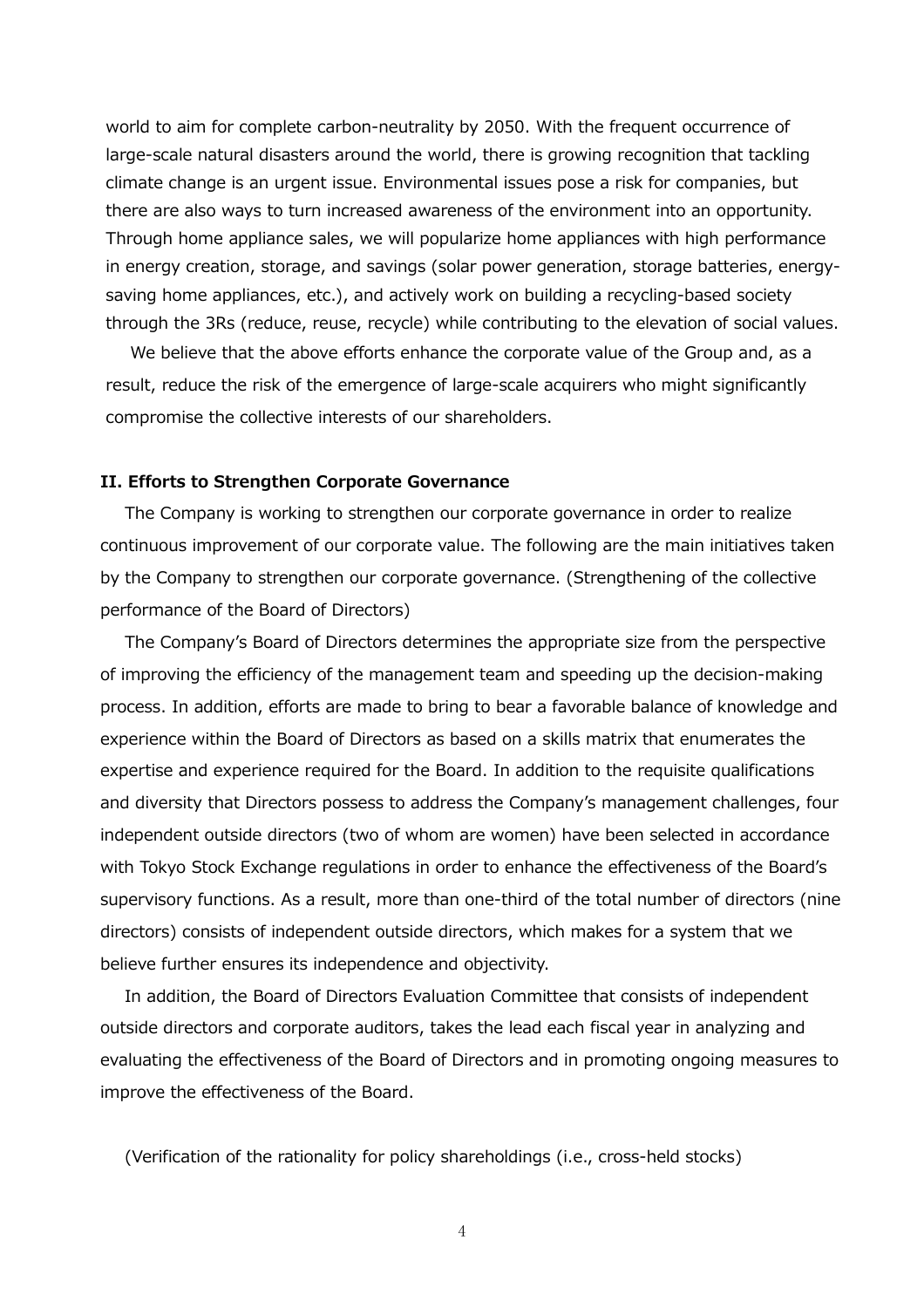In order to strengthen business relationships and facilitate the smooth promotion of business interests, the Company makes a policy of currently holding listed shares of business partners with a view toward increasing the Company's medium- to long-term corporate value. The Board of Directors meets quarterly to qualitatively review the policy shareholdings to assess their status within the purview of objectives such as how well they maintain smooth and favorable business relationships with partner companies and build supply chains. There is also a quantitative assessment of metrics such as ratio to total assets and profits and dividends derived from business relationships. As such factors are assessed, determination is made about whether the significance of particular holdings has faded, in which case the Company dialogues and negotiates with the companies in question and disposes of such holdings as is deemed appropriate.

### (Other efforts)

In addition to the above, the Company is working to strengthen our corporate governance as based on the latest iteration of the Corporate Governance Code. For more information on our corporate governance, please refer to our Integrated Report [\(https://www.joshin.co.jp/joshintop/csr/\)](https://www.joshin.co.jp/joshintop/csr/)

### **2. Content of the Response Policy**

### **I. Purpose of the Response Policy**

The purpose of the Response Policy is to take appropriate measures against large-scale acquisitions in order to ensure and enhance the corporate value of the Company and the common interests of its shareholders in cases in which such acquisitions could conceivably compromise that corporate value and those common interests. This refers to the acquisition of the Company's Share Certificates, etc. (Note 3) by a Specified Group of Shareholders (Note 1) for the purpose of increasing or leading to the increase of the percentage of voting rights (Note 2) of that particular group to 20% or more. (This excludes cases in which the purchase is agreed to in advance by the Board of Directors, and does not bring into question specific purchase methods, such as market transactions, tender offers, etc. Such an acquisition is hereinafter referred to as a "Large-Scale Acquisition" and the party engaged in a Large-Scale Acquisition shall hereinafter be referred to as a "Large-Scale Acquirer.")

### **II. Necessity of the Response Policy**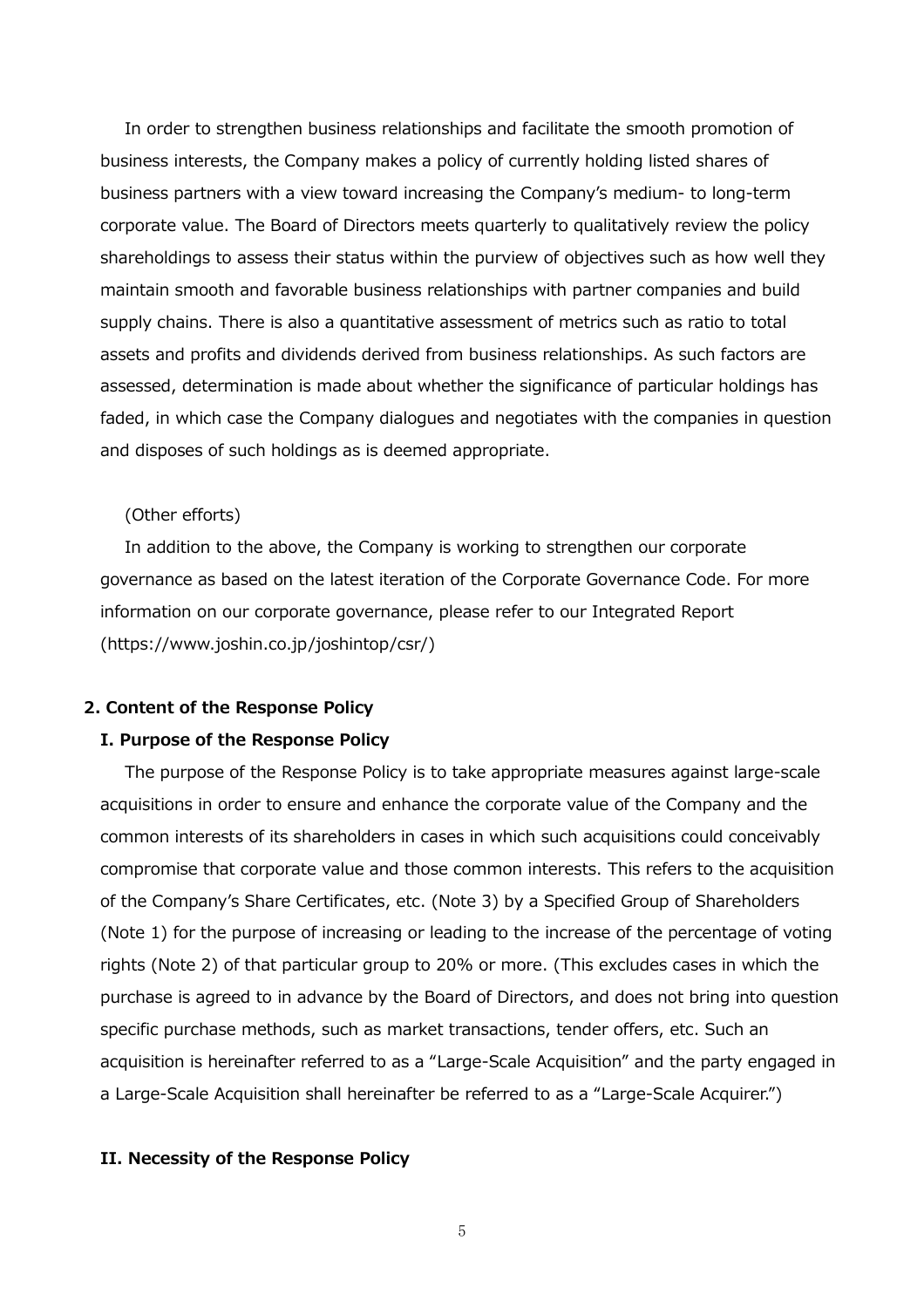The Board of Directors believes that as long as the Company allows its shares to be traded freely as a public company, the final decision to sell the Company's shares in response to a Large-Scale Acquisition should be made by its shareholders. In order for shareholders to make an appropriate decision on whether or not to accept the sale of the Company's shares, i.e., a Large-Scale Acquisition, it is necessary to provide them with sufficient information to make such a decision. For this purpose, we believe it is essential that the Board of Directors, which in substance manages the Company, provides them with sufficient information, including its assessment and opinion on the Large-Scale Acquisition as well as alternative proposals, in addition to unilateral information provided by the Large-Scale Acquirer.

In order for the Company to secure and enhance our corporate value and the common interests of our shareholders amid the fierce competition within the home appliance sales industry, it is of particular importance for the Company to maximize the bonds of trust built up over so many years with our customers, business partners, employees, and to proactively take initiatives such as (i) offering advanced expertise, ideas about enhancing people's lifestyle, and a wide selection of products, (ii) making available reasonable prices, (iii) providing assuring and assured after-sales service, and (iv) creating stores that are firmly rooted in their respective communities.

Unless these efforts are secured and improved over the medium to long term by a Large-Scale Acquirer of the Company's shares, the Company's corporate value and the common interests of shareholders will be compromised. In addition, when receiving a Large-Scale Acquirer's offer of a Large-Scale Acquisition, it is of necessity to gain an understanding of a host of matters in order to determine the impact of the acquisition in question on our corporate value and the common interests of our shareholders.

This being the case, at the time of a sudden Large-Scale Acquisition offer, shareholders need to be able to make an appropriate decision in a short period of time about whether the Large-Scale Acquisition will contribute to the common interests of our shareholders. It is necessary to consider the potential impact of such an act on our Company, our management policy, management strategy and business plan in the event that the Large-Scale Acquirer takes part in the management of the Company, and other factors. We believe that it is essential that necessary and adequate information be provided, and that the type of feedback emanating from the Board of Directors of the Company regarding such an action be provided as important information to inform the decision-making process of our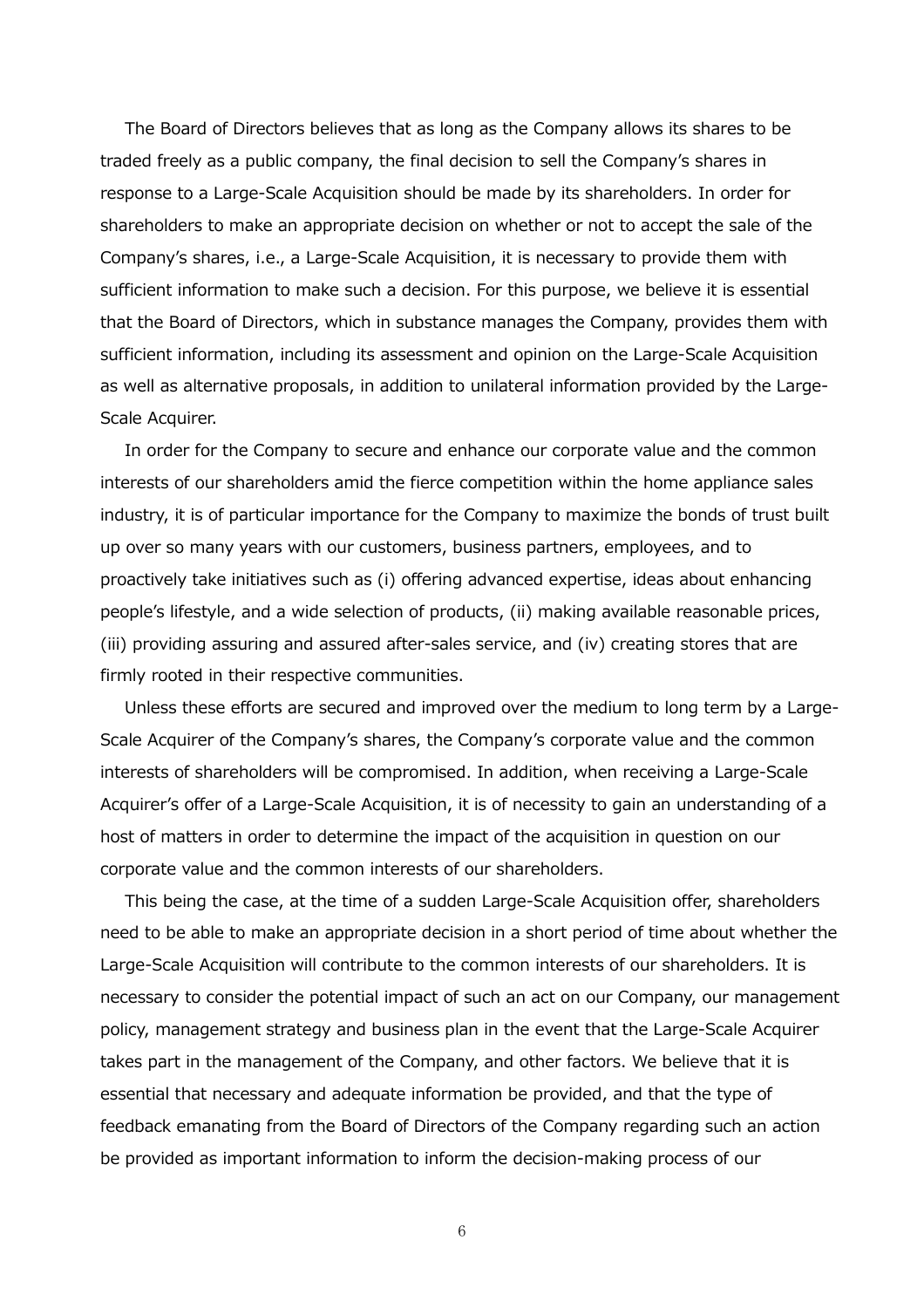shareholders.

With the belief that Large-Scale Acquisitions conducted in accordance with a rational set of rules will contribute to securing and enhancing our corporate value and the common interests of our shareholders, the Board of Directors has duly updated our rules concerning Large-Scale Acquisitions (hereinafter referred to as the "Large-Scale Acquisition Rules") as follows.

## **III. Outline of the Large-Scale Acquisition Rules**

The outline of the Large-Scale Acquisition Rules established by the Company is as follows

(1) Prior to a Large-Scale Acquisition, a Large-Scale Acquirer shall provide necessary and sufficient information to the Company's Board of Directors.

(2) A period of time shall be established for the Board of Directors and the Independent Committee to evaluate and consider said Large-Scale Acquisition based on the information provided. The Large-Scale Acquisition may not commence until the passage of that period of time.

(3) In the event that the Large-Scale Acquirer does not comply with the Large-Scale Acquisition Rules or otherwise fails to take the proper action, the Board of Directors may implement the countermeasures described below, respecting the recommendations of the Independent Committee to the maximum extent in order to protect the interests of our shareholders.

The specific procedures are as follows

(1) Provision of information by the Large-Scale Acquirer

The Large-Scale Acquirer shall provide information in accordance with the following procedures.

(a) Submission of an Intent Statement

Prior to a Large-Scale Acquisition, the Large-Scale Acquirer shall be required to submit to the Company's Representative Director a written pledge in the form prescribed by the Company (hereinafter referred to as the "Intent Statement"). The Intent Statement shall include the Large-Scale Acquirer's name, address, governing law of incorporation (in the case of a foreign corporation), the name of the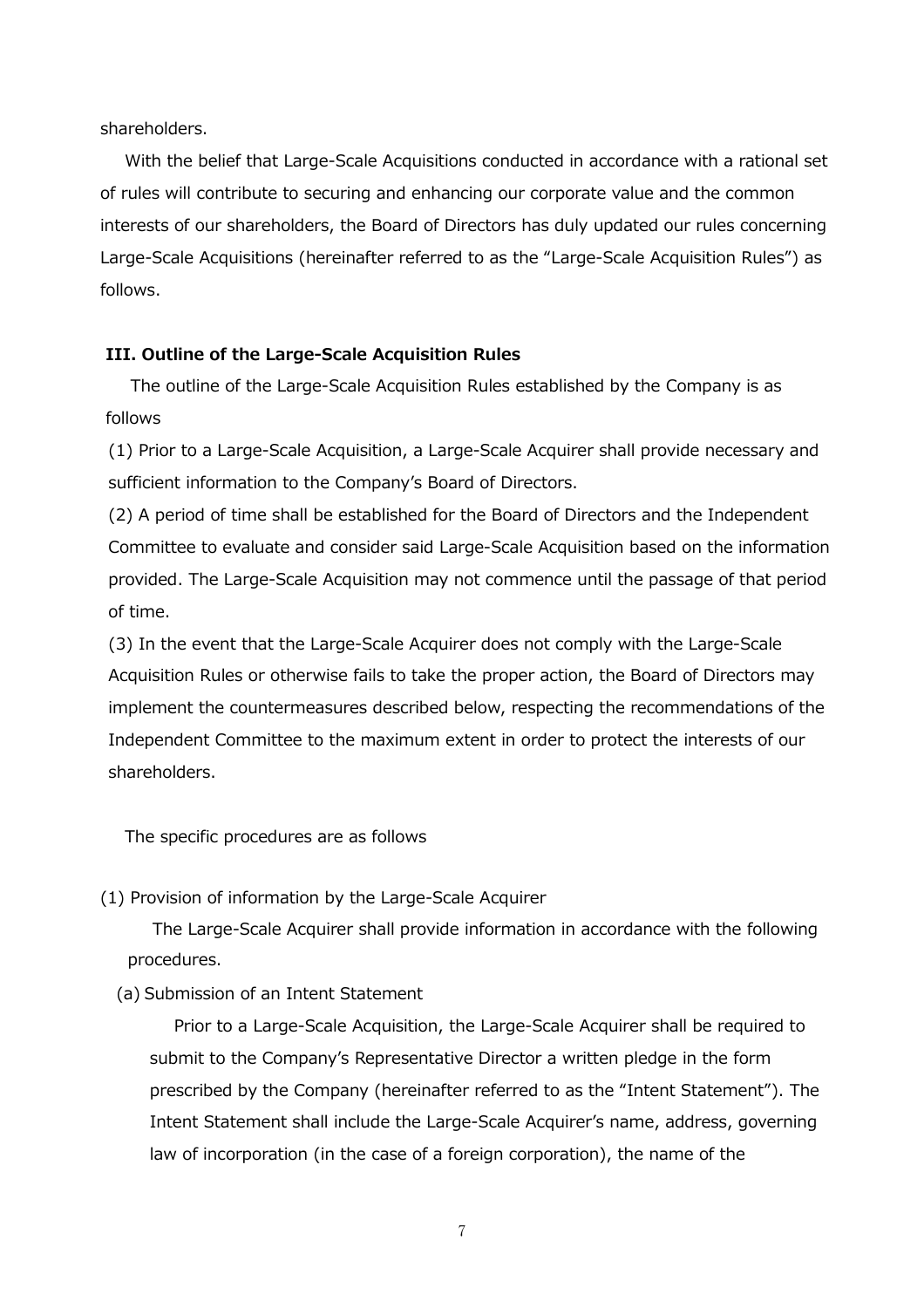representative, contact information in Japan, a summary of the proposed Large-Scale Acquisition, and a statement that the proposed Large-Scale Acquisition will be conducted in accordance with the Large-Scale Acquisition Rules and procedures.

(b) Provision of the Information Requested by the Company

Within ten (10) business days after receipt of the Intent Statement from the Large-Scale Acquirer, the Board of Directors shall indicate to said Large-Scale Acquirer the necessary and sufficient information required by the shareholders to make a decision and for the Board of Directors to form an opinion (hereinafter referred to as the "Required Information") in the format of a list (hereinafter referred to as the "Required Information List").

The Required Information requested by the Board of Directors will vary depending on the affiliation of the Large-Scale Acquirer and the specific circumstances of the Large-Scale Acquisition, but will generally include the following items

- (1) An overview of the Large-Scale Acquirer and its group (including information on matters such as the Large-Scale Acquirer's business profile, capital structure, financial position, experience in the same type of business as that of the Company, and other pertinent information.)
- (2) Intended purpose of the Large-Scale Acquisition, how it will be accomplished, what the Large-Scale Acquisition involves
- (3) Whether there has been communication with a third party about the intent pertaining to the Large-Scale Acquisition (including communication about intent pertaining to matters such as the act of making a material proposal to the Company as defined in Article 27-26, Paragraph 1 of the Financial Instruments and Exchange Act) and, if there has been any communication of this intent, the specific nature and content of the communication
- (4) Basis for calculating the unit price for which the Company's shares are to be acquired
- (5) Evidence that substantiates funding for acquisition (including specific names of providers of the funds – including substantial providers, how the funds will be procured, whether provision of the funds is contingent on any conditions, what those conditions involve, details of the transactions related to those conditions, and other pertinent matters)
- (6) Policy and plans envisioned subsequent to completion of the Large-Scale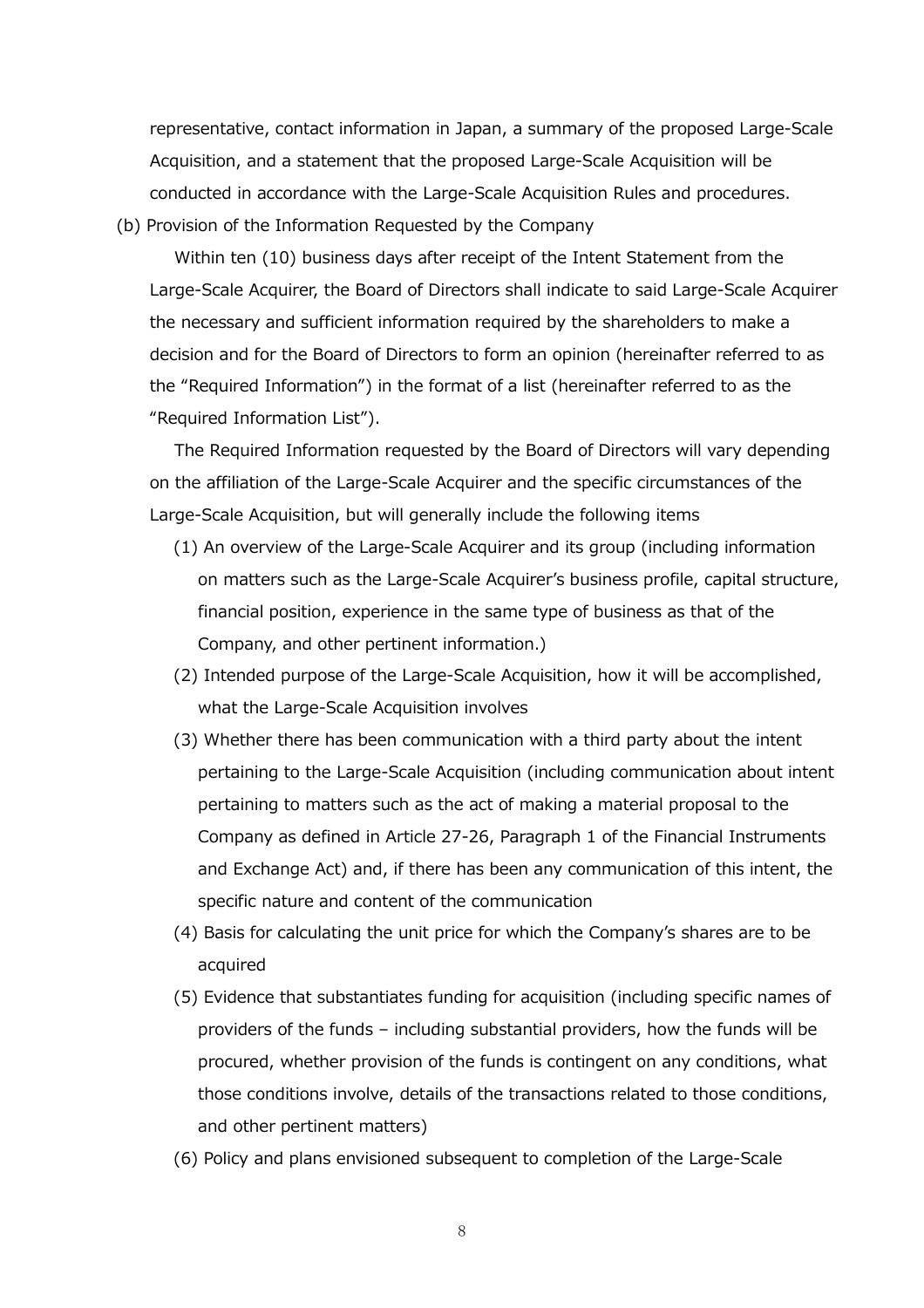Acquisition: management policy, business plans, store plans, financial plans, capital policy, dividend policy, asset utilization policy, etc.

- (7) Response measures that would enhance the corporate value of the Company in a continuous and stable manner subsequent to completion of the Large-Scale Acquisition, and evidence that said measures will enhance the corporate value of the Company
- (8) Whether there will be any changes in relationships with the Company's business partners, employees, customers, and other stakeholders subsequent to completion of the Large-Scale Acquisition, the details thereof, and the measures that will be taken to address such changes
- (9) Any other information deemed reasonably necessary by the Board of Directors or the Independent Committee

(c) Provision and disclosure of information by the Large-Scale Acquirer

After the Required Information List has been issued, the Large-Scale Acquirer shall submit the Required Information to the Company by the deadline for response set by the Board of Directors.

If the Board of Directors or the Independent Committee have a legitimate reason to determine that the information initially submitted is insufficient, the Board of Directors or the Independent Committee may require the Large-Scale Acquirer to provide additional information by the deadline set by the Board of Directors or the Independent Committee.

In addition, the facts that the offer of a Large-Scale Acquisition has been proposed and the Required Information provided to the Board of Directors or the Independent Committee will be disclosed in whole or in part at the time the Board of Directors deems appropriate, in not only cases in which disclosure is required under laws and regulations or stock exchange rules, but also in cases in which it is deemed necessary for the shareholders to make a decision.

The Board of Directors will promptly notify the Independent Committee of the fact that a Large-Scale Acquisition has been proposed after the submission of the Intent Statement by the Large-Scale Acquirer, and will also promptly submit the Required Information to the Independent Committee upon its receipt.

(2) Assessment and Consideration by the Board of Directors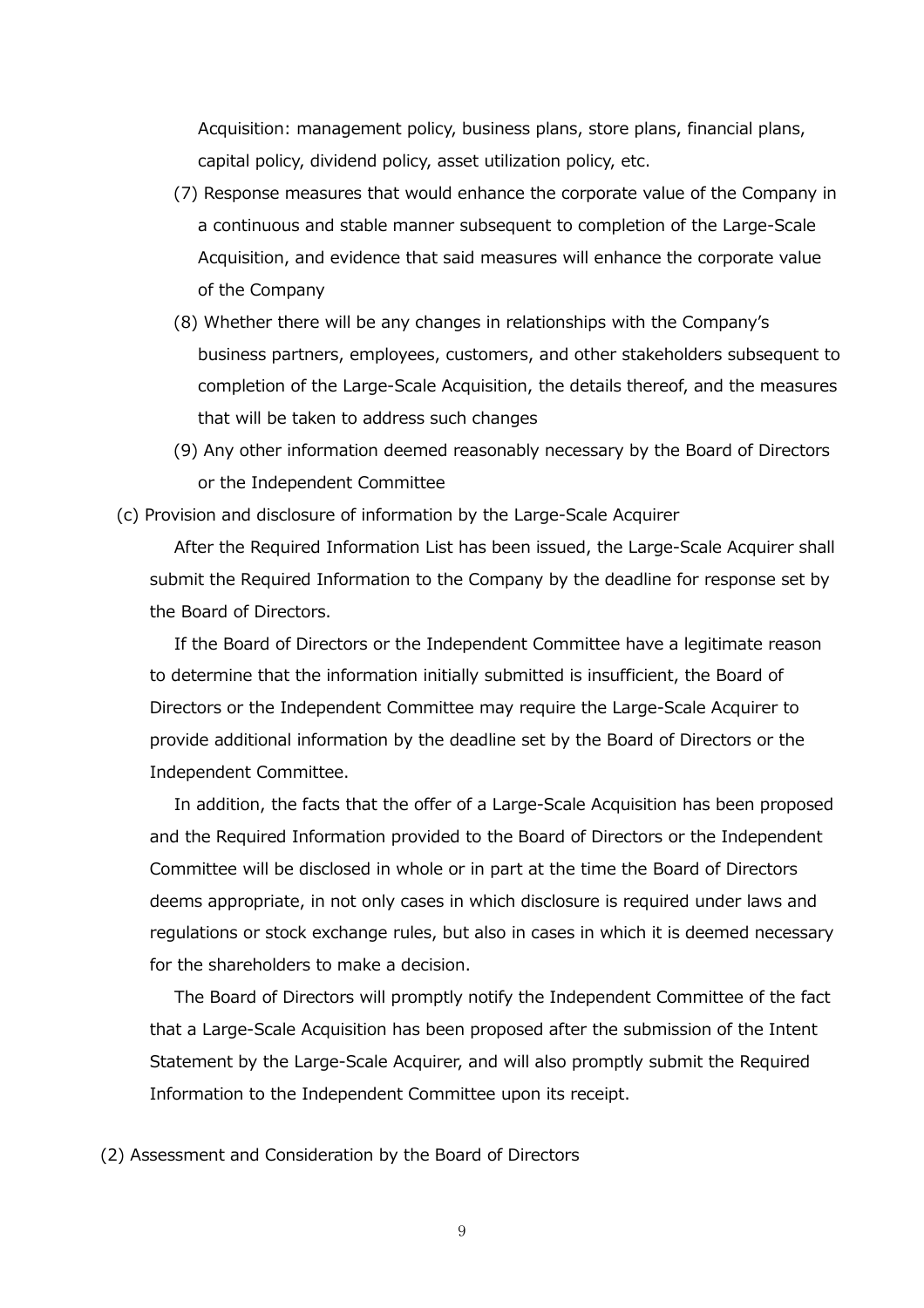- (a) If the Board of Directors determines that the Large-Scale Acquirer has provided necessary and sufficient information about the Large-Scale Acquisition, after disclosing this determination at a time deemed reasonable by the Board of Directors, the Board of Directors will have a period in which to assess, consider, negotiate, form an opinion on the proposal of the Large Scale Acquirer, and develop alternative proposals to the Large-Scale Acquirer (this period is hereinafter referred to as the "Board Assessment Period"). This will be a period with a duration of sixty (60) days in the case of a purchase of all of the Company's shares through a tender offer with cash (in yen), or ninety (90) days (in the case of a purchase by other means). Accordingly, the Large-Scale Acquirer may not commence the Large-Scale Acquisition until the Board Assessment Period has elapsed.
- (b) During the Board Assessment Period, the Board of Directors will fully assess and consider the Required Information provided by the Large-Scale Acquirer, form a collective opinion as the Board of Directors of the Company, and announce it. Furthermore, if necessary, the Board of Directors may negotiate with the Large-Scale Acquirer to improve the terms of the Large-Scale Acquisition and present an alternative proposal to the shareholders.
- (c) If the Board of Directors has reason to determine that it is necessary to extend the Board Assessment Period, they may extend the Period for up to thirty (30) days. The Large-Scale Acquisition should commence after the completion of the Board Assessment Period, including extension period. In such a case, the Board of Directors of the Company shall make a public announcement promptly after the resolution regarding the reasons for extending the Board Assessment Period, the period of extension, and other matters for deeming the extension appropriate.

### **3. Establishment of the Independent Committee**

In order to ensure the proper application of the Policy and to prevent arbitrary decisions by the Board of Directors, an Independent Committee will be established as a third-party organization independent of the Board of Directors in accordance with the procedures set forth in "Attachment 1." In order to enable fair and neutral judgments, the Independent Committee will consist of at least three members, who will be appointed from among outside directors, outside auditors, and outside experts who are independent of the management team responsible for the Company's operations. Names, profiles, and other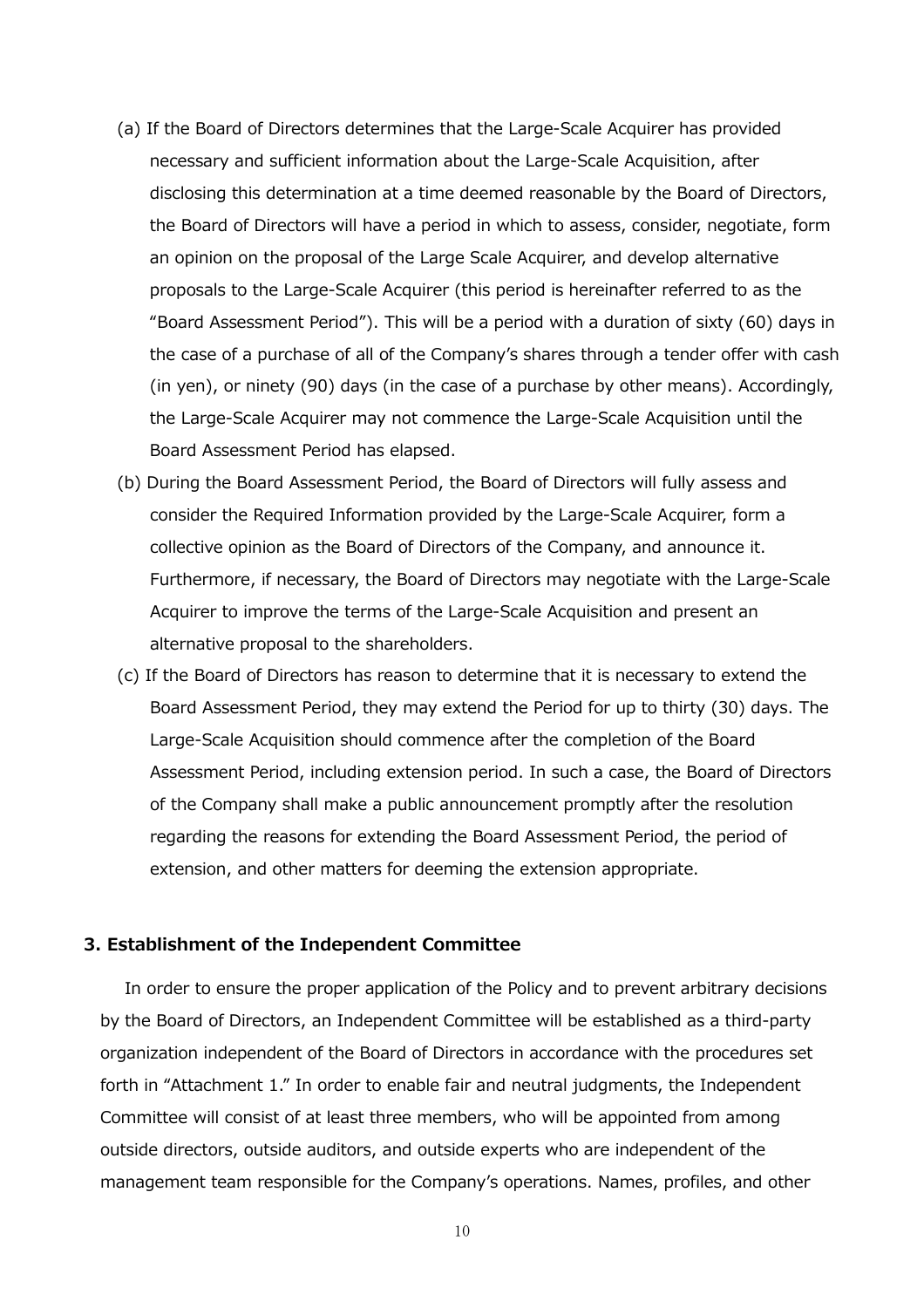information about each member are as listed in "Attachment 2."

In cases in which a Large-Scale Acquisition is deemed to fall under any of the categories described in 4-1, 4-2 (1) or 4-2 (7) below, the Board of Directors of the Company shall consult with the Independent Committee as to whether countermeasures shall be taken in response. During the Board Assessment Period, the Independent Committee shall draw on the information provided by the Large-Scale Acquirer and the information provided by the Board of Directors to deliberate and resolve about whether countermeasures are warranted, and present the content of their resolution as a recommendation to the Board of Directors. The Board of Directors shall respect that recommendation to the maximum extent possible.

Even after the Independent Committee has made a recommendation for the invocation of countermeasures, the Independent Committee has the ability to make a new recommendation, such as suspension of the invocation of countermeasures, in the event that the Large-Scale Acquisition is withdrawn or should there occur any changes in the facts on which the original recommendation was based.

### **4. Response Policy in the Event of a Large-Scale Acquisition**

I. When a Large-Scale Acquirer does not comply with the Large-Scale Acquisition Rules Should a Large-Scale Acquirer not comply with the Large-Scale Acquisition Rules, regardless of the specific purchase method, the Board of Directors will respect the recommendation of the Independent Committee to the maximum extent possible and, for the purpose of protecting the Company's corporate value and the common interests of the shareholders, will take countermeasures against the Large-Scale Acquisition as permitted under the Companies Act, other laws, and Articles of Incorporation of the Company.

The countermeasures to be taken by the Company in response will be selected by the Board of Directors from among the measures authorized by the Companies Act or the Articles of Incorporation of the Company and recognized as the Board of Directors' authority. This may include countermeasures such as the allotment of share options without contribution, and will be selected by the Board of Directors as deemed most appropriate at that time. "Attachment 3" indicates an outline of cases in which share options would be issued through an allotment of share options without contribution as a specific countermeasure. These share options may be subject to limited conditions for exercise, such as the prospective acquirer not belonging to a Specified Group of Shareholders that maintains more than a certain percentage of voting rights.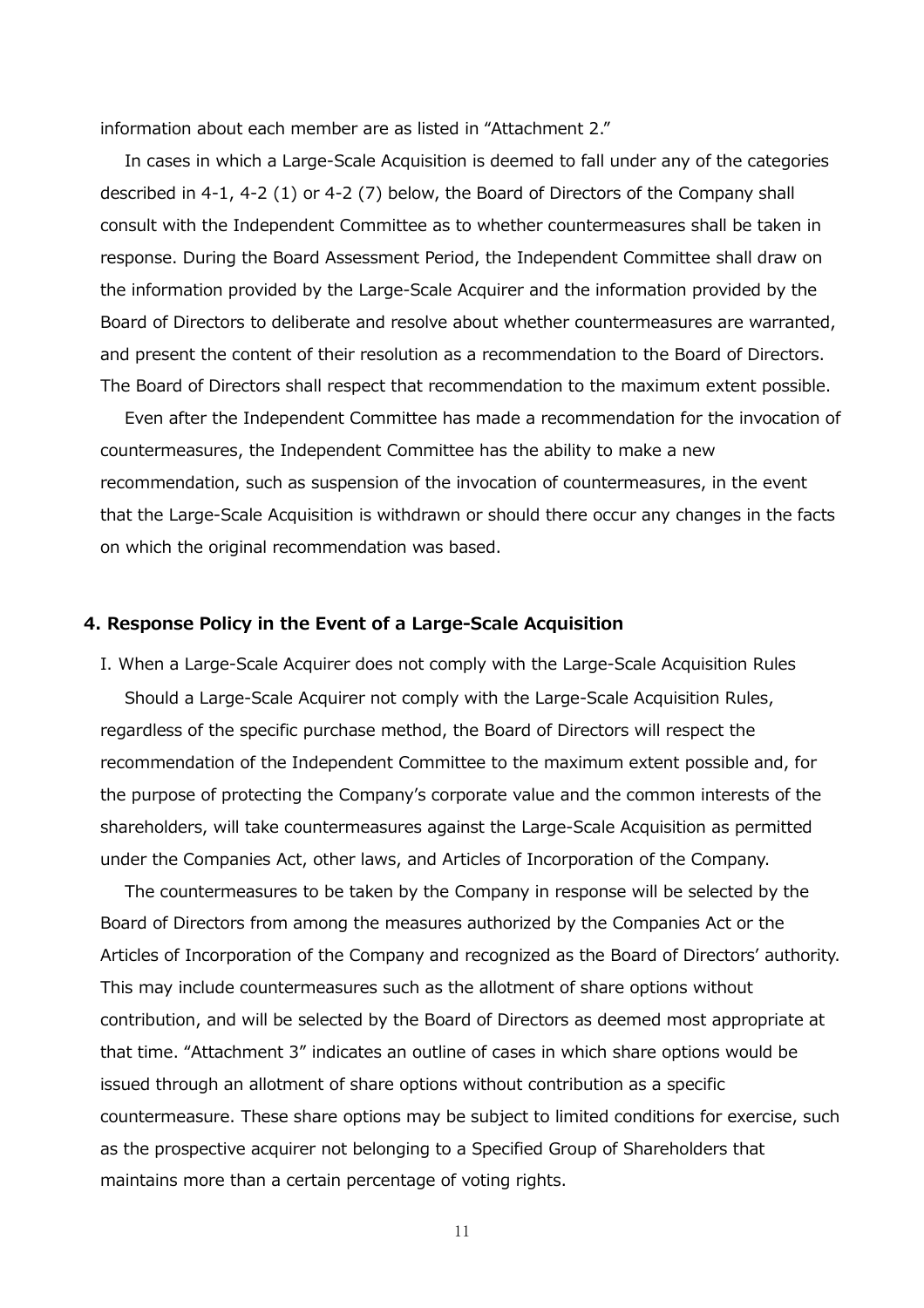II. When a Large-Scale Acquirer complies with the Large-Scale Acquisition Rules

Should the Large-Scale Acquirer comply with the Large-Scale Acquisition Rules, the Board of Directors will not, in principle, take any countermeasures against the Large-Scale Acquisition, even if the Board of Directors opposes the Large-Scale Acquisition. However, there may be cases in which the Board of Directors attempts to persuade the Company's shareholders not to accept the Large-Scale Acquisition by stating its opposition to the Large-Scale Acquisition and presenting an alternative proposal. Ultimately, the Company's shareholders will be asked to determine whether or not to accept the Large-Scale Acquisition by comparing and considering the Large-Scale Acquisition offer against the opinion and alternative plans presented by the Board of Directors.

However, even in cases in which the Large-Scale Acquirer complies with the Large-Scale Acquisition Rules, if the Board of Directors determines that the Large-Scale Acquisition could cause damage from which it will be difficult for the Company to recover or otherwise significantly damage the Company's corporate value and the common interests of shareholders, the Board of Directors may take certain countermeasures to protect the Company's corporate value and the common interests of shareholders, as described in Section 1 above. In addition, the Independent Committee will have the power to add a provision stipulating that the will of the shareholders be confirmed in advance of the invocation of countermeasures.

Specifically, the following types of cases would fall into this category.

- (1) Cases in which a Large-Scale Acquisition that poses the risk of materially damaging the Company's corporate value and the common interests of shareholders due to any of the following actions i. through iv.
	- i) Cases in which the Large-Scale Acquirer has no intention of truly participating in the management of the company and makes the Large-Scale Acquisition with the sole purpose of causing the company's related parties to purchase the shares at an inflated price
	- ii) Cases in which the Large-Scale Acquirer makes the Large-Scale Acquisition for the purpose of implementing so-called scorched-earth management, which would include actions such as temporarily controlling management of the Company and thereby facilitating the transfer to said Large-Scale Acquirer, companies in its group or other parties of components essential to business management of the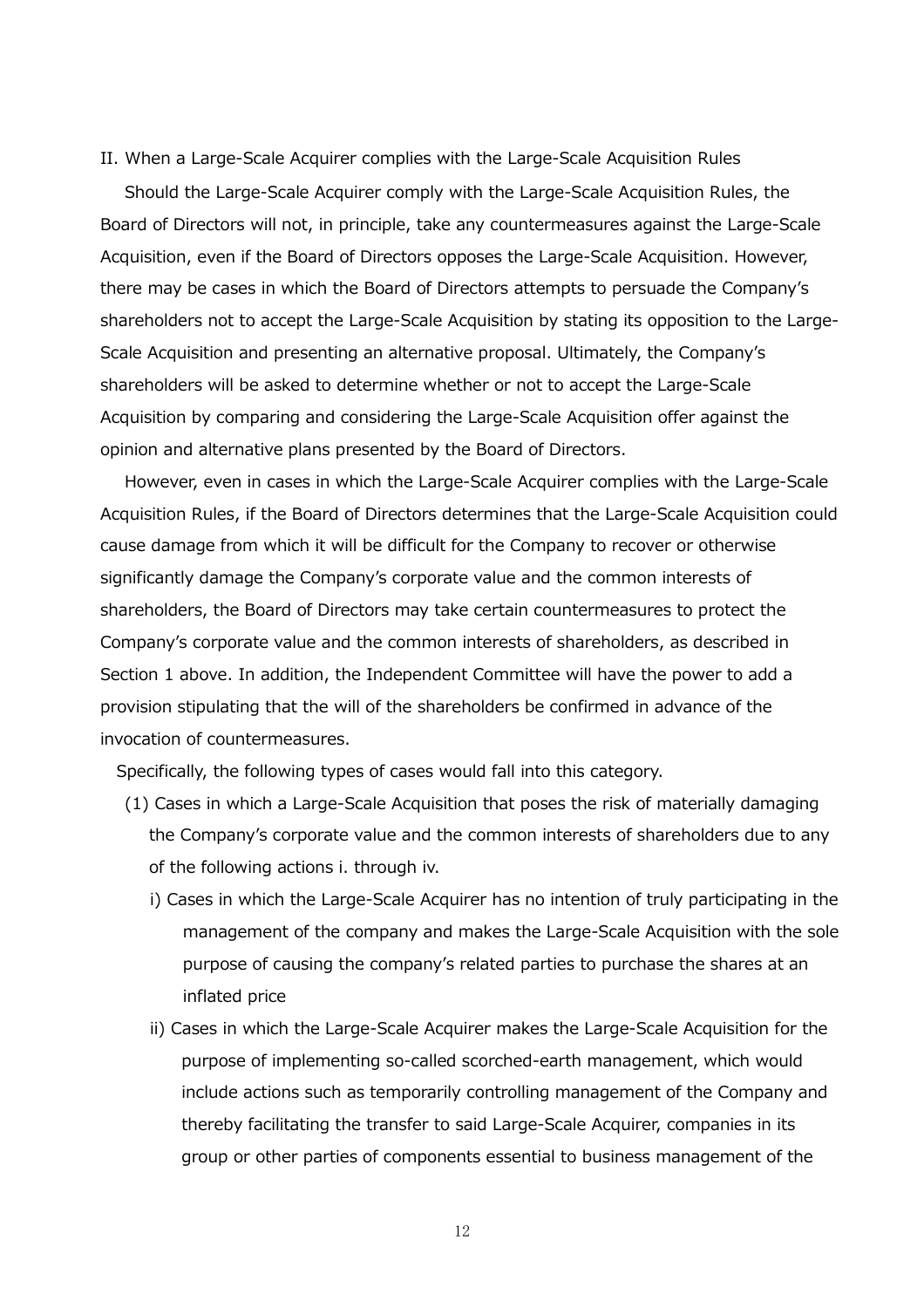Company: e.g., know-how, trade secret information, major business partners, customers, etc.

- iii) Cases in which the Large-Scale Acquisition is judged to be made for the purpose of diverting the Company's assets to secure or repay the debts of the Large-Scale Acquirer, its group companies or other parties.
- iv) Cases in which the Large-Scale Acquisition is judged to be made for temporarily controlling the management of the company and forcing it to sell or otherwise dispose of real estate, securities and other high-value assets, and using the profits from the disposal to temporarily pay high dividends, or to sell the shares at a high price by taking advantage of the opportunity afforded by the sharp rise in the share price due to temporary high dividends.
- (2) Cases in which a method of purchase of the Company's shares proposed by the Large-Scale Acquirer restricts the opportunity of shareholders or their freedom to make a judgment, and which would be judged to in effect pose the risk of forcing shareholders to sell their shares in the Company. This would include a method such as the so-called coercive two-stage buy-out (i.e., where the acquirer does not solicit the purchase of all the shares in the initial purchase, but sets unfavorable or unclear conditions for the second stage of the purchase in a tender offer or other acquisition approach to shares).
- (3) Cases in which it is reasonable to believe that the terms of the purchase of the Company's shares proposed by the Large-Scale Acquirer (e.g. the price and type of the purchase offer, the basis for calculating the amount of the offer, the timing of the purchase, etc.) can be considered to be markedly insufficient or inappropriate in light of the Company's corporate value
- (4) Cases in which it is judged that the acquisition of control by the Large-Scale Acquirer poses the risk of consequences that are clearly detrimental to the corporate value of the Company and the common interests of its shareholders. This judgment would be based on reasons such as possible destruction of the Company's corporate culture and relationships with customers, employees, business partners, suppliers, and local communities, as well as the risk of grave damage to the interests of the Company's shareholders, customers, employees, and other stakeholders.
- (5) Cases in which it is reasonable to believe that the Large-Scale Acquirer would not be an appropriate controlling shareholder of the Company from the viewpoint of public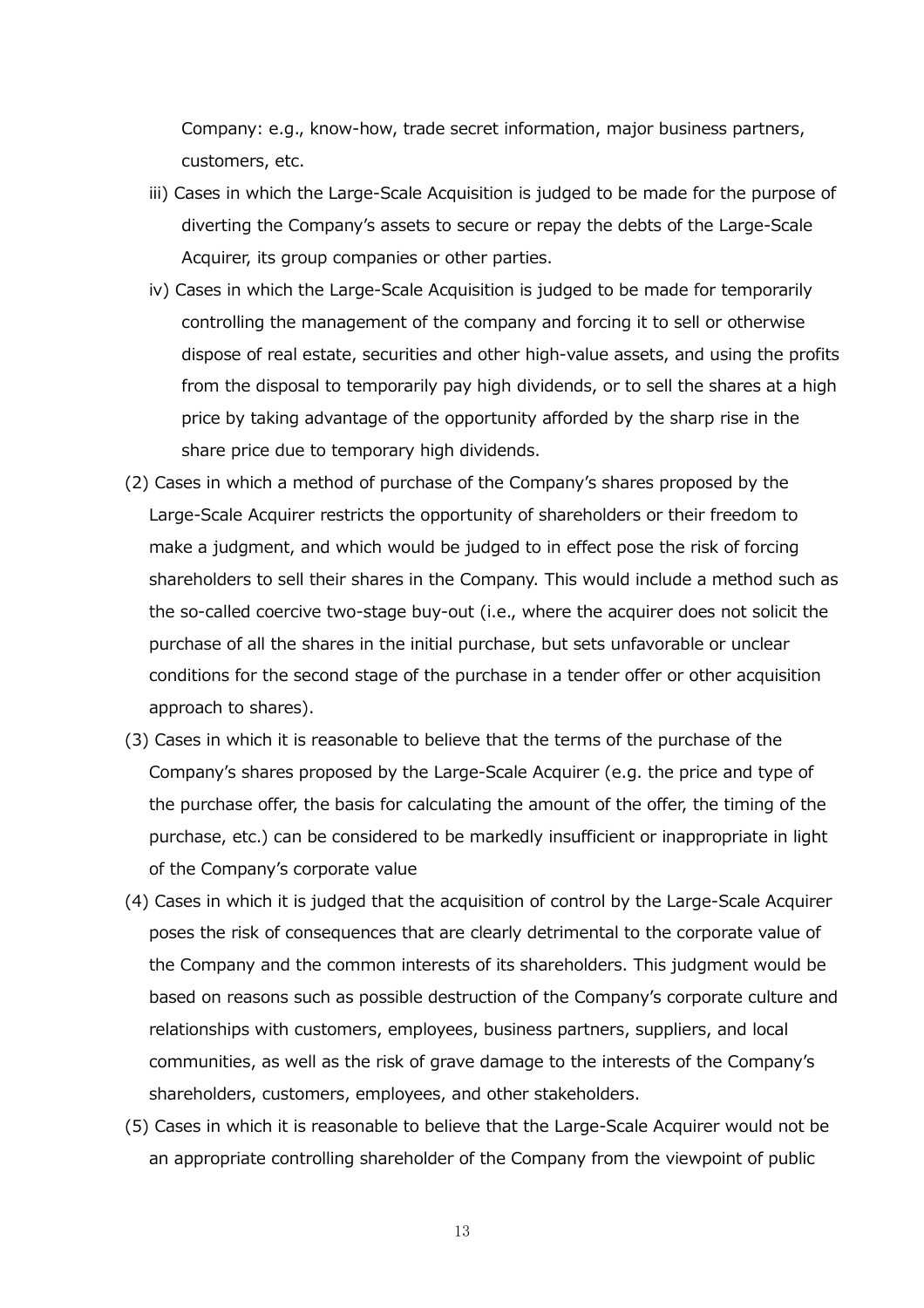order and morals due to reasons such as the Large-Scale Acquirer's management or investors including persons connected with antisocial forces.

- (6) Cases in which it is judged that the corporate value of the Company would be clearly more inferior if the Large-Scale Acquirer acquires control of the Company than if it does not
- (7) Cases consistent with (1) or (6) above in that the corporate value of the Company and the common interests of its shareholders would be markedly compromised.

### **III. Resolution by the Board of Directors and Confirmation of the Will of Shareholders**

In the event that a Large-Scale Acquisition has been conducted without compliance with the Large-Scale Acquisition Rules, or in the event that a Large-Scale Acquisition is deemed clearly detrimental to the corporate value and the common interests of shareholders, the Board of Directors shall respect the recommendation of the Independent Committee to the maximum extent and render a resolution about whether or not to invoke countermeasures and/or other necessary resolutions.

If the Independent Committee, in recommending the implementation of a countermeasure, adds a provision to the effect that the shareholders' will should be confirmed in advance, the Board of Directors shall, unless it is extremely difficult to hold such a meeting from a practical standpoint, hold a general meeting of shareholders (hereinafter referred to as the "General Meeting to Confirm the Will of Shareholders") to confirm the will of shareholders within the shortest time practical and submit a proposal for the invocation of countermeasures. The General Meeting to Confirm the Will of Shareholders may be held in conjunction with the Annual General Meeting of Shareholders or the Extraordinary Meeting of Shareholders. If the Board of Directors decides to hold the General Meeting to Confirm the Will of Shareholders, the Board Assessment Period shall be terminated at that time. If said General Meeting to Confirm the Will of Shareholders passes a proposal for invocation of countermeasures, the Board of Directors of the Company shall pass a resolution for implementation of the countermeasures and take necessary procedures in accordance with the decision made at the General Meeting to Confirm the Will of Shareholders. Conversely, if a proposal for the invocation of countermeasures is rejected at said General Meeting to Confirm the Will of Shareholders, the Board of Directors of the Company shall pass a resolution for non-implementation of the countermeasures.

If the Board of Directors of the Company passes the above resolution, the Company shall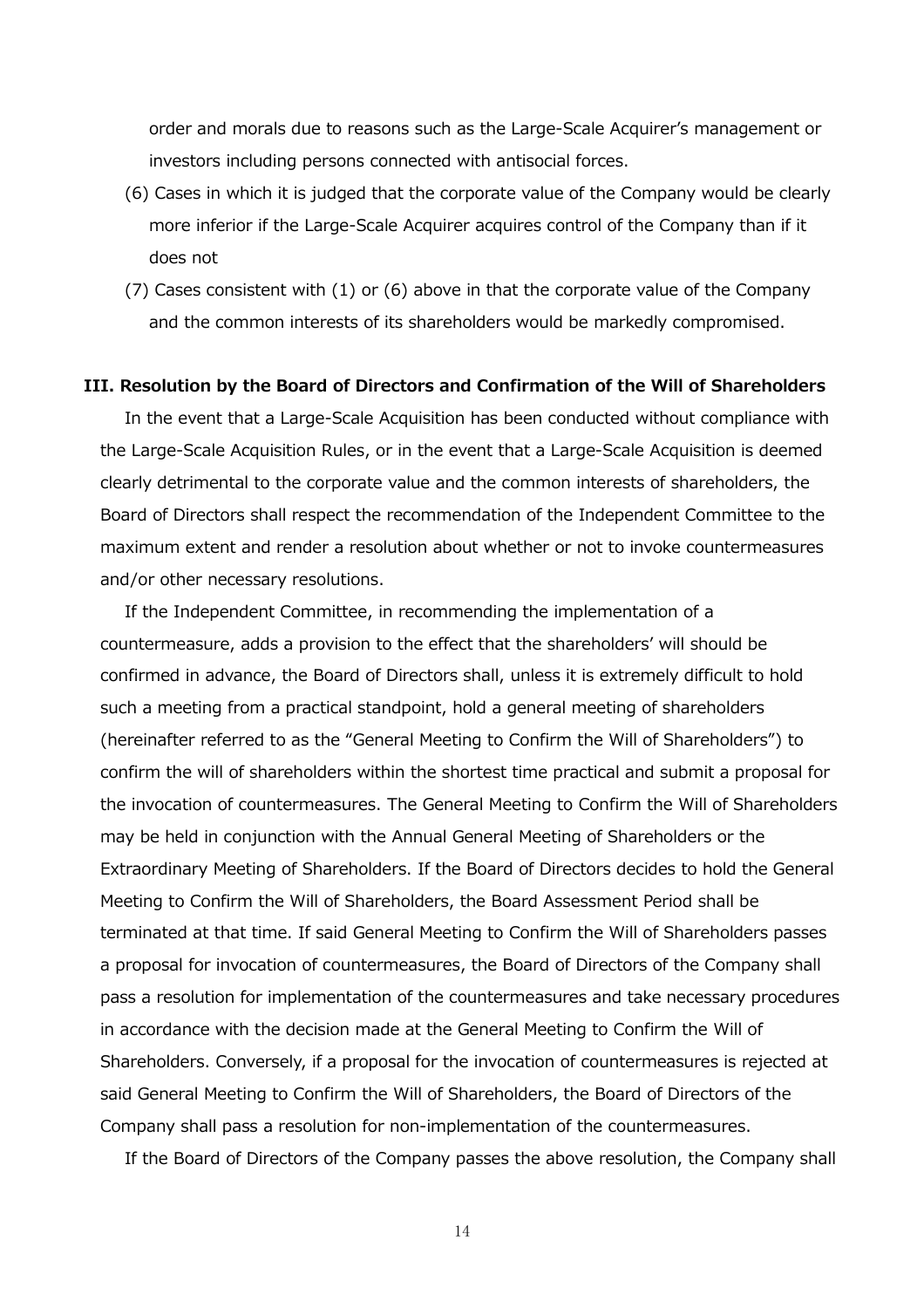disclose the Board of Directors' opinion and the reasons for that opinion, as well as other information deemed appropriate, in a timely and appropriate manner and in accordance with laws and regulations and the rules of the relevant stock exchanges.

### **IV. Suspension or Discontinuation of the Invocation of Countermeasures**

Even after the recommendation for invocation of countermeasures has been made by the Independent Committee, if the Large-Scale Acquisition is withdrawn or if there is any change in the facts on which the decision about the recommendation was based, the Board of Directors may, while respecting the recommendation of the Independent Committee to the maximum extent possible, decide to suspend implementation of the countermeasures or take otherwise similar action. If the above resolution is passed, the Company shall disclose the Board of Directors' opinion and the reasons for such opinion, as well as other information deemed appropriate, in a timely and appropriate manner and in accordance with laws and regulations and the rules of the relevant stock exchanges.

### **5. Impact on Shareholders and Investors**

# **I. Other Factors such as the Impact on Shareholders and Investors at the Time of Renewal of the Policy**

As no share options will be issued at the time of the renewal of the Policy, there will be no direct or concrete impact on the rights of shareholders and investors.

By providing the information necessary for shareholders to decide whether or not to accept the Large-Scale Acquisition, as well as the opinion on this and other related matters such as alternatives to the Large-Scale Acquisition of the Board of Directors as stewards of management of the Company, there are two objectives of the Policy. One objective is to provide shareholders with the opportunity to be able to fully examine the proposal of the Large-Scale Acquirer and make an appropriate decision about whether or not to accept the proposal. The other objective is to guarantee the opportunity to be provided with an alternative proposal. We believe that the establishment of the Policy is in the best interest of shareholders and investors, as it is predicated on shareholders and investors being able to make the appropriate investment decision.

# **II. Impact on Shareholders and Investors at the Time of the Invocation of Countermeasures**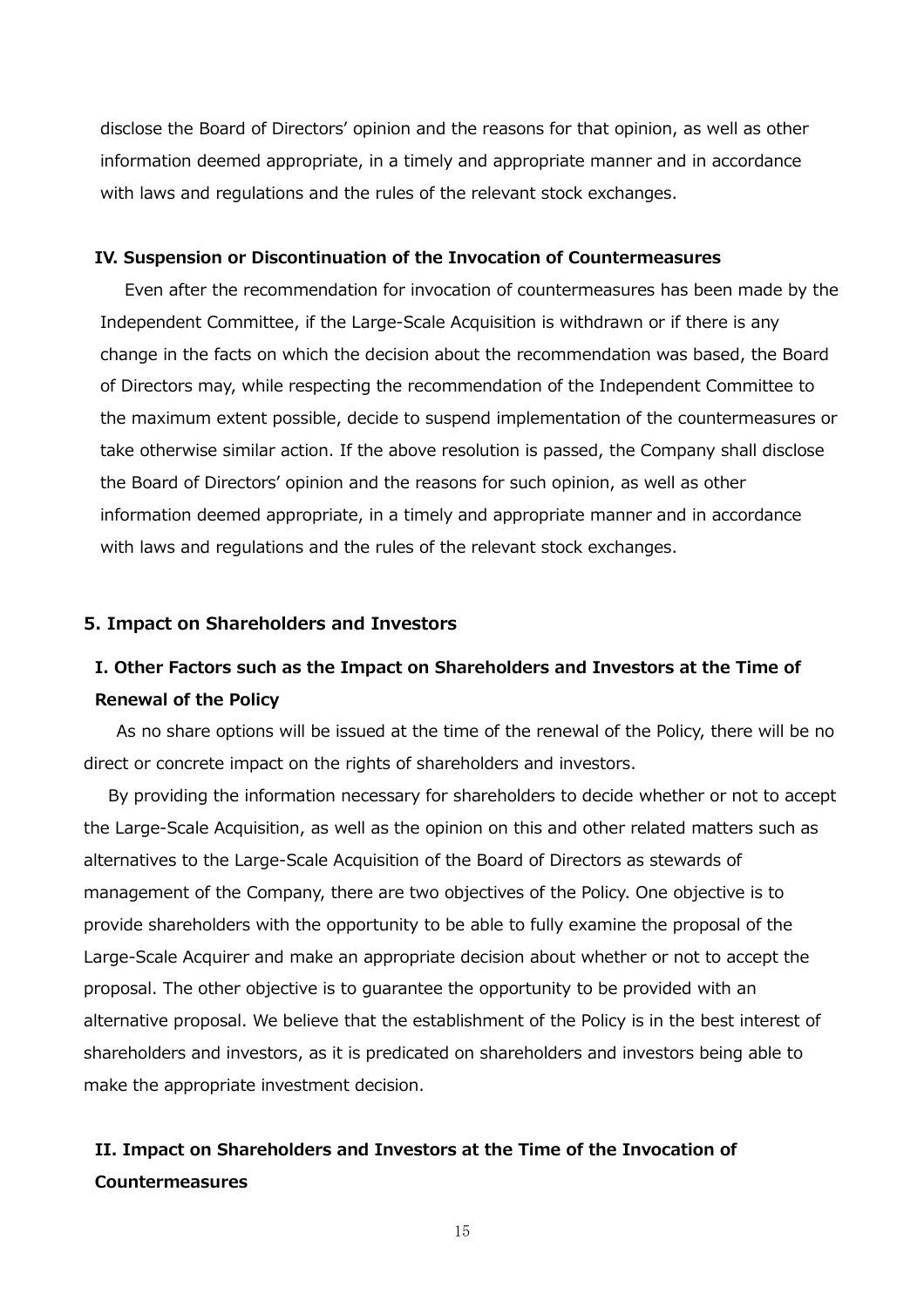Regardless of whether or not the Large-Scale Acquirer complies with the Large-Scale Acquisition Rules, when the Large-Scale Acquisition is deemed as possibly causing irreparable damage to the Company, and when the Board of Directors determines that the Large-Scale Acquisition will significantly damage the Company's corporate value and the common interests of shareholders, for the purpose of protecting the corporate value and the common interests of shareholders, the Board of Directors may implement an allotment of share options without contribution to shareholders who hold the shares in the Company on a separately set allotment day in proportion to the number of shares they hold. If shareholders who receive such an allotment follow the procedures described in 3 below within the prescribed exercise period, no dilution of shares will occur. In the event the same procedure is not followed, dilution of the Company's shares held by the shareholders will occur as a result of the exercising of the stock acquisition rights by other shareholders. However, if the Company follows the procedure to acquire stock acquisition rights in exchange for the Company's shares, such dilution will not occur because the shareholders will acquire the Company's shares in exchange for the allotment of share options without contribution by the Company, even without following the procedures described in 3 below. However, if the Board of Directors suspends the issuance of share options or acquires the issued share options free of charge, there will be no dilution of the value of each share. Therefore, shareholders or investors who traded on the assumption that the value of the Company's shares will be diluted on after the ex-rights date of the gratis allocation of such share options may suffer unforeseen losses due to fluctuations in the share price.

In the event that the Board of Directors of the Company decides to invoke specific countermeasures against such a Large-Scale Acquisition, the details of the countermeasures will be promptly disclosed in a timely and appropriate manner in accordance with laws and regulations and stock exchange rules, etc.

### **III. Procedures Required of Shareholders due to the Invocation of Countermeasures**

In the event that share options are issued through an allotment of share options without contribution as a possible countermeasure, share options will be allotted to shareholders who are recorded in the final register of shareholders on the day of allotment determined by the Board of Directors, so it is necessary that recording in the register of shareholders be completed by the record date of allotment in order to receive the allocation of share options.

In addition, in the event that shares are acquired through the exercise of share options, it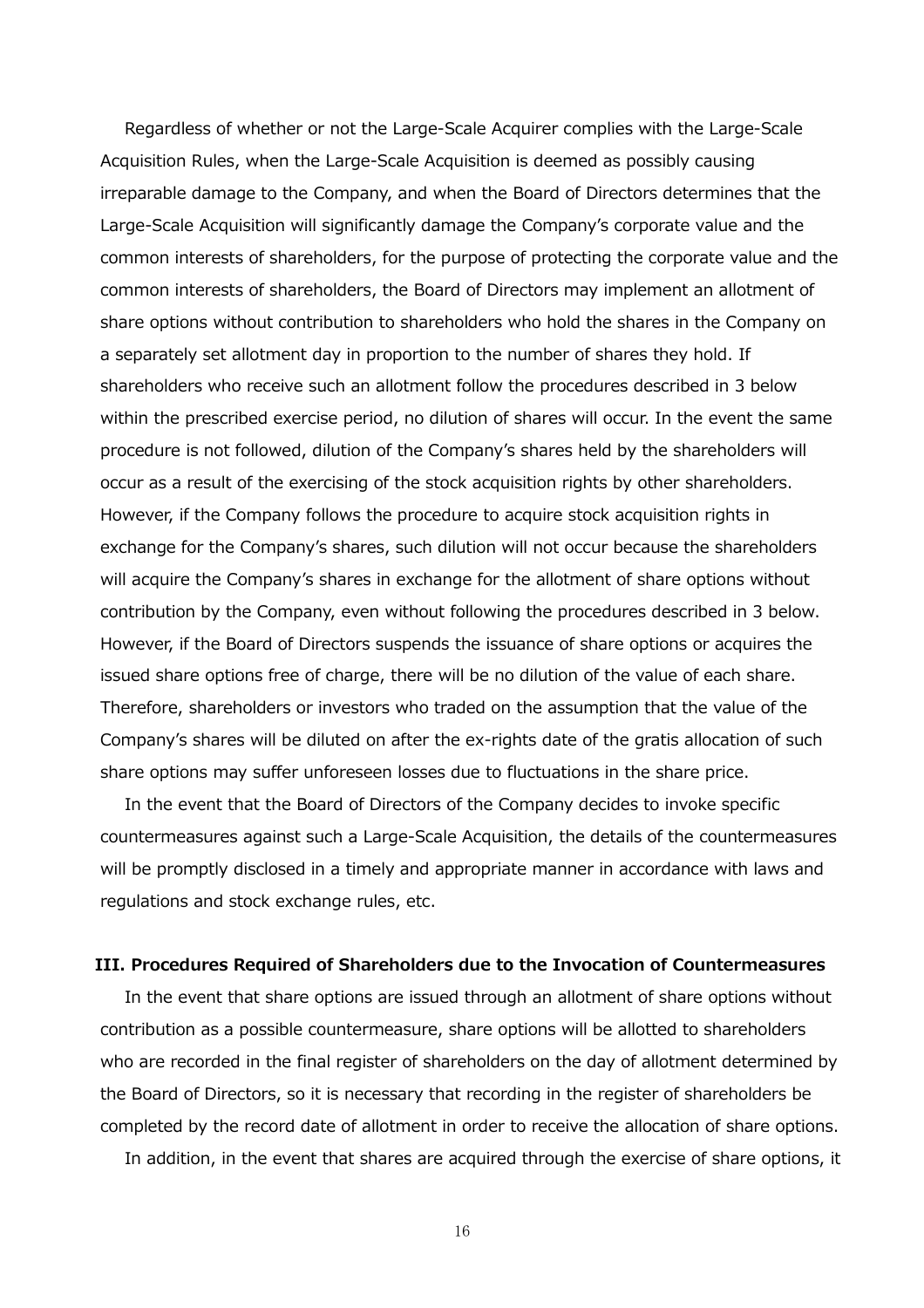may be necessary to pay a certain cash amount within a specified period. Details of such procedures will be separately announced in accordance with laws and regulations when the share options are actually issued.

### **6. Commencement of Application of the Policy and the Period It Will Be in Effect**

Subject to the approval of shareholders at the General Meeting of Shareholders, the Policy shall become effective as of the close of the General Meeting of Shareholders and remain in effect until the close of the Annual General Meeting of Shareholders for the last fiscal year ending within three years. The Company plans to ask shareholders to vote on whether or not to continue the Policy at the Annual General Meeting of Shareholders at the time of expiration of the effective period. However, even before the expiration of the effective period, the Policy can be abolished by a resolution of the General Meeting of Shareholders or by a resolution of the Board of Directors. Should the establishment or amendment of related laws and regulations, changes in response by securities exchanges and other related ministries and agencies, or other factors have impact on ensuring and enhancing the Company's corporate value and the common interests of shareholders, the Policy is subject to amendment or revision by the Board of Directors as necessary. In the event that the Policy is abolished, amended, or changed, the Company will promptly disclose the pertinent facts and other matters such as the actual changes, as well as other necessary matters.

(Note 1) The term "Specified Group of Shareholders" shall mean the holders (as defined in Article 27-23(1) of the Financial Instruments and Exchange Act, including holders based on paragraph 3 of the same Article) of Share Certificates, etc. (as defined in Article 27-23(1) of the same Act) of the Company and their joint holders (as defined in Article 27-23(5) of the same Act, and those deemed as joint holders in accordance with paragraph 6 of the same Article), and persons who purchase (as defined in Article 27-2(1) of the same Act, including those made in a financial instruments exchange market) the Company's share certificates, etc. (as defined in Article 27-2(1) of the same Act) and those in a special relationship with the person (refer to Person in Special Relationship specified in Article 27-2(7) of the same Act).

(Note 2) In accordance with the specific purchase method of a Specified Group of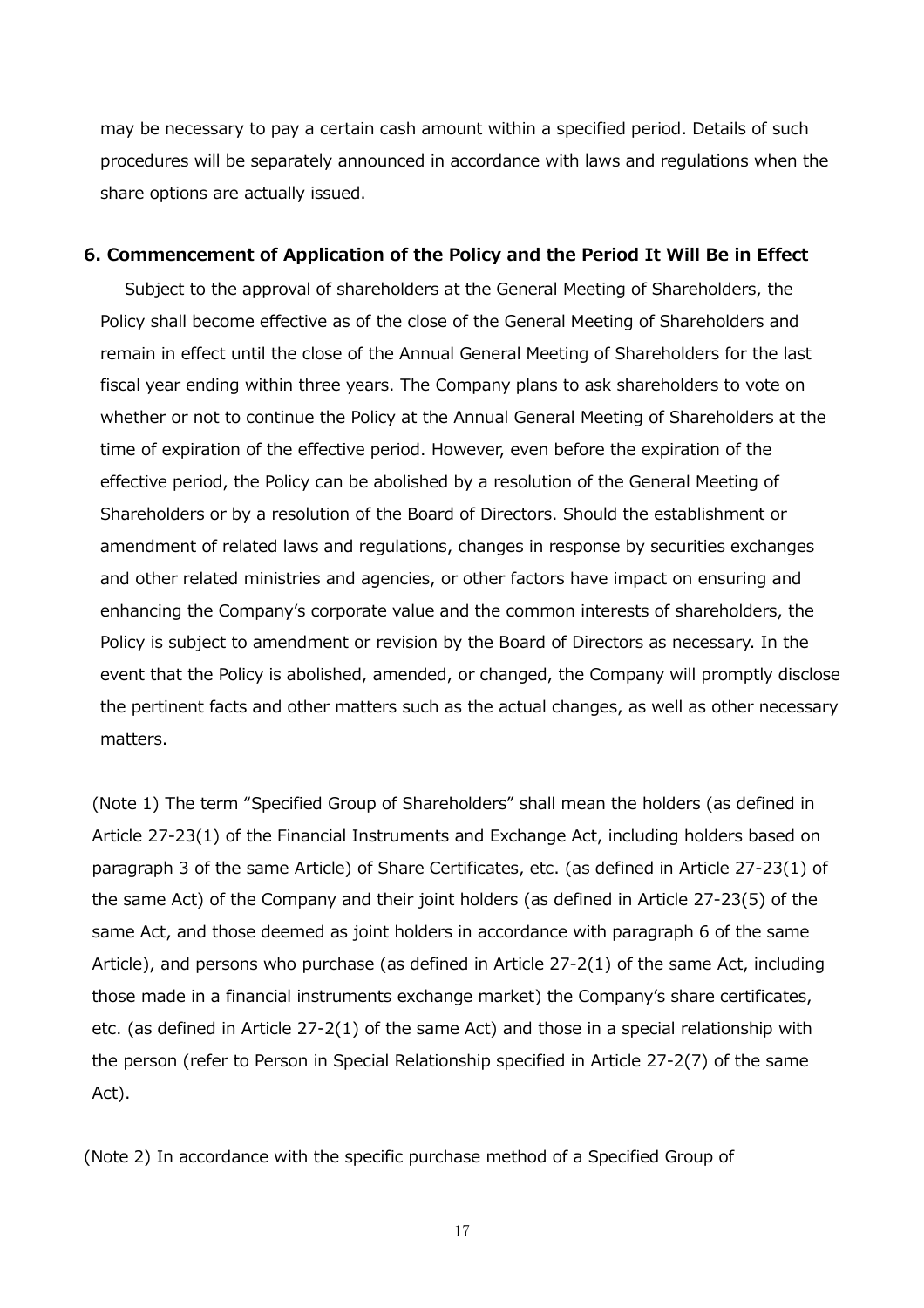Shareholders, the percentage of voting rights shall mean (i) the holding ratio of share certificates, etc. (as defined in Article 27-23(4) of the Financial Instruments and Exchange Act; in this case, the number of share certificates, etc. held by joint holders (refer to the number of Share Certificates, etc. held as stipulated in the same paragraph) shall also be taken into account in the calculation) held by the holder in the case where the Specified Group of Shareholders is a holder and a joint holder of the Company's Share Certificates, etc. (as defined in Article 27-23(1) of the same Act), or (ii) the total holding ratio of share certificates, etc. (as defined in Article 27-2(8) of the same Act) held by the Large-Scale Acquirer and Person in Special Relationship in the case where the Specified Group of Shareholders is a Large-scale Acquirer of the Company's share certificates, etc. (as defined in Article 27-2(1) of the same Act) and Person in Special Relationship with the Acquirer. In calculating each Holding Ratio of Share Certificates, etc., the total number of voting rights (specified in Article 27-2(8) of the same Act) and shares issued (specified in Article 27-23(4) of the same Act) shall be determined by referring to the most recently filed report from among the filed securities report, filed quarterly report, and filed treasury stock purchase status report.

(Note 3) Share certificates, etc., shall refer to Share Certificates, etc., specified in Article 27- 23, paragraph 1 of the Financial Instruments and Exchange Act.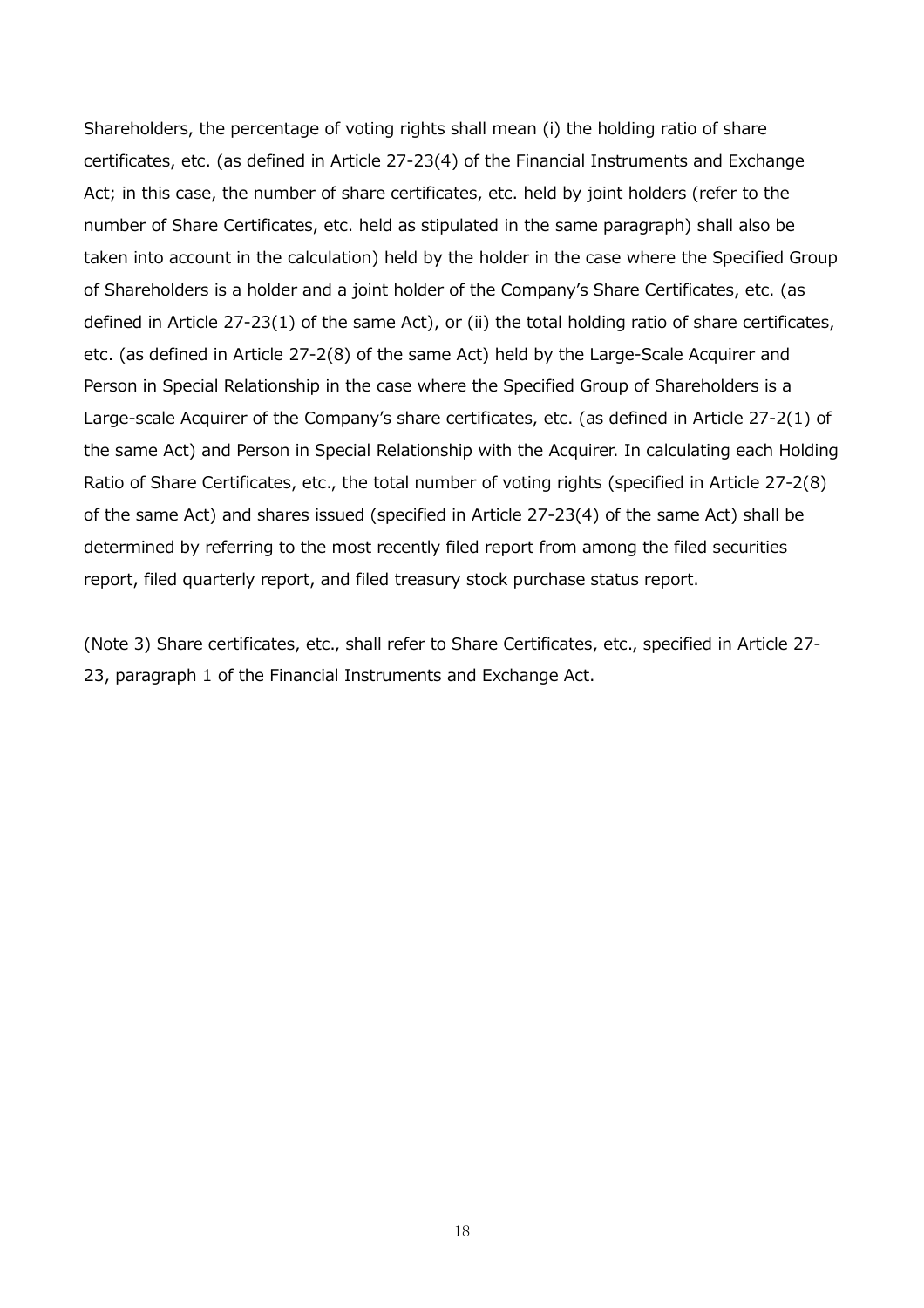### Attachment 1

### **Summary of the Independent Committee**

- The purpose of the Independent Committee with respect to the Response Policy shall be to ensure the appropriateness of its operation along with the fairness and transparency of the decisions made by the Board of Directors in the event of a large-scale acquisition.
- ・ The Independent Committee shall be established by a resolution of the Board of Directors.
- The Independent Committee shall have at least three members.
- Members of the Independent Committee shall be appointed by the Board of Directors based on the resolution from among the following persons.
	- (i.) Outside Directors (including substitute Outside Directors)
	- (ii.) Outside Auditors (including substitute Outside Auditors)
	- (iii.) A person who is independent of the Company's management team that executes business operations on behalf of the Company, such as an experienced corporate manager, lawyer, accountant, or similar person.
- The term of office of each member of the Independent Committee shall expire at the conclusion of the Annual General Meeting of Shareholders to be held in 2025. However, this shall not apply if otherwise determined by a resolution of the Board of Directors of the Company. In addition, if a member of the Independent Committee who is an Outside Director or Outside Auditor ceases to be an Outside Director or Outside Auditor (except in the case of reappointment), the term of office as a member of the Independent Committee shall also end at the same time.
- Resolutions of the Independent Committee shall, in principle, be adopted by a majority of the votes of all the members of the Independent Committee present. However, in case of unavoidable circumstances, resolutions of the Independent Committee shall be adopted by a majority of the votes of the members of the Independent Committee in attendance at a meeting where a majority of the members of the Independent Committee must be present.
- Each member of the Independent Committee may convene a meeting of the Independent Committee at any time in the event of a large-scale acquisition.
- The Independent Committee may, at the Company's expense, obtain advice from independent third parties (including financial advisors, certified public accountants, lawyers, consultants and other experts).
- In order to gather necessary information, the Independent Committee may request the attendance of the Company's Directors, Auditors, employees, and any other personsthe Independent Committee deems necessary, and may request explanations regarding any matters the Independent Committee deems necessary.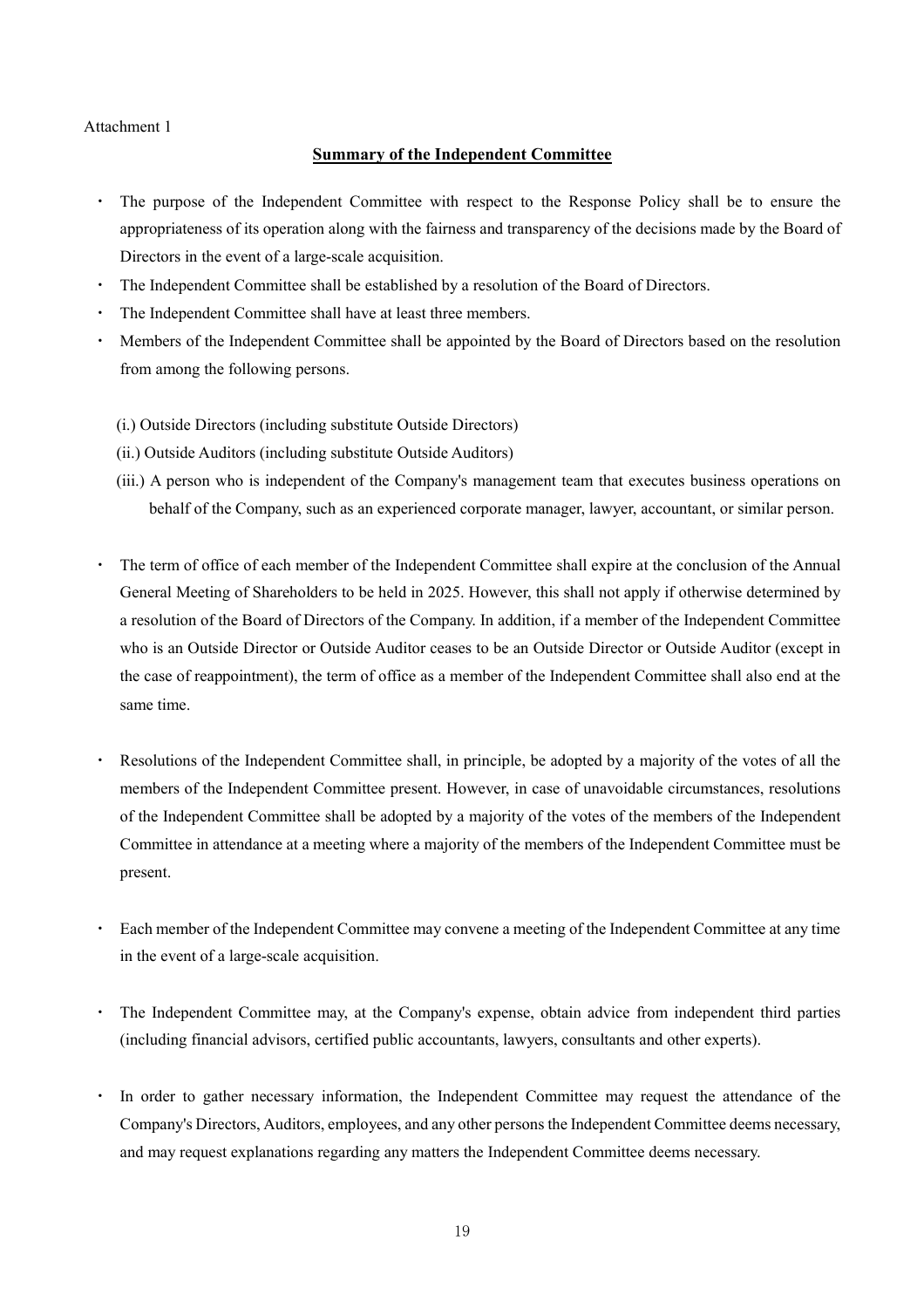・ The Independent Committee shall make recommendations with respect to matters on which the Board of Directors of the Company has consulted the Independent Committee concerning matters on which the Board of Directors of the Company should make decisions.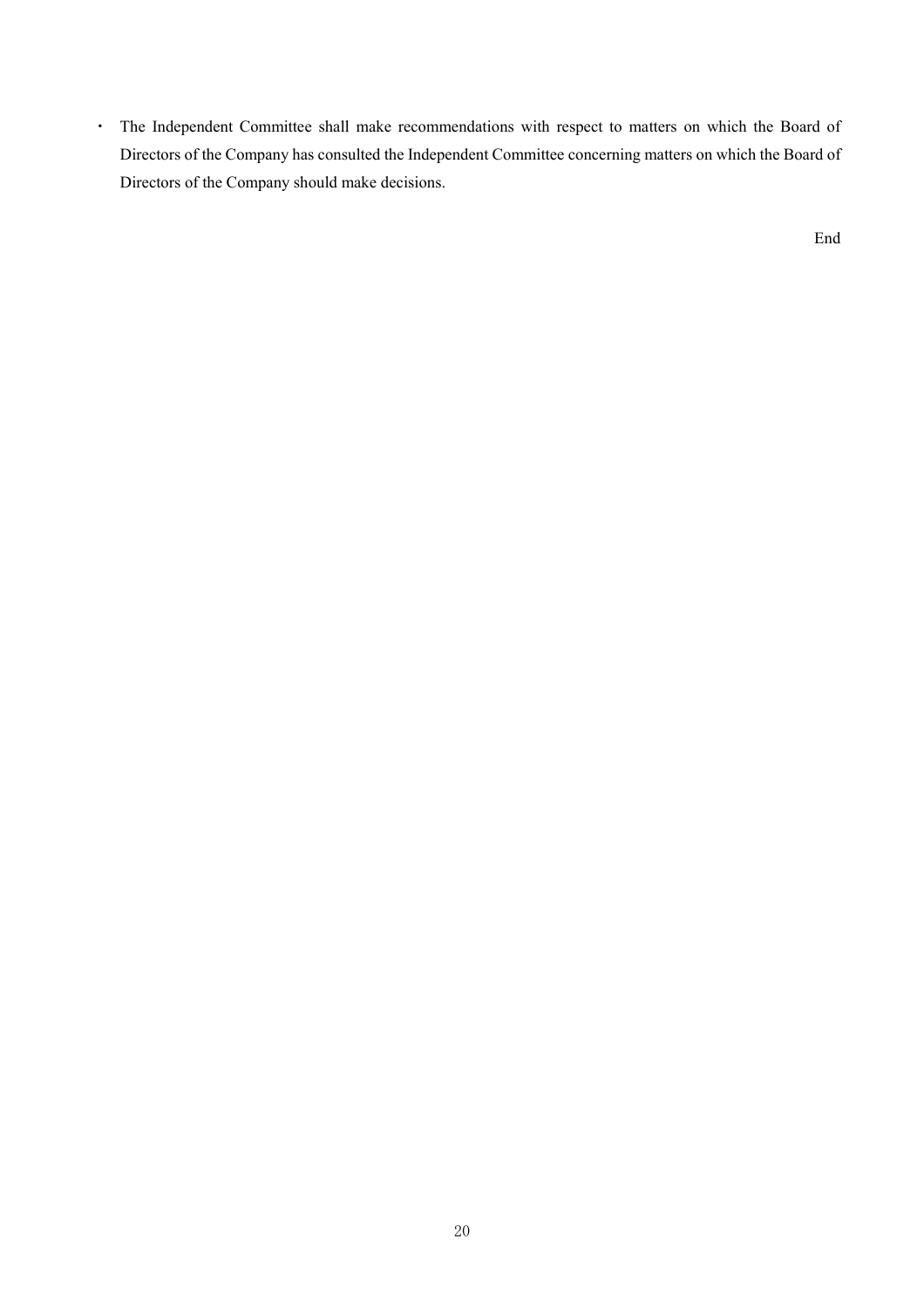## Attachment 2

# **Independent Committee Members: Names and Personal Records**

The four individuals below are scheduled to act as independent committee members for our policy update.

## **Kinya Naito**

| Personal record: |                                                                         |
|------------------|-------------------------------------------------------------------------|
| April 1986       | Admitted to the bar                                                     |
| March 1999       | <b>Established Naito Law Office</b>                                     |
| June 2003        | Outside Auditor, Ikko Corporation (currently J Trust Co., Ltd.)         |
| February 2004    | Established Mizuho Partners Law Office                                  |
| April 2012       | Vice President, Osaka Bar Association                                   |
|                  | Executive Governor, Kinki Federation of Bar Association                 |
| April 2014       | Part-time Auditor, National University Corporation Osaka University     |
| June $2016$      | Outside Auditor of the Company                                          |
|                  | Outside Director, FALCO HOLDINGS Co., Ltd. (to present)                 |
| April 2017       | Established Naito Law Office (to present)                               |
| June 2017        | Outside Director of the Company (to present)                            |
| April 2019       | Member of Personnel Inspection Commission, Osaka Prefectural Government |
| January 2020     | Chairman, Development Investigation Committee, Osaka City               |

## **Keiko Yamahira**

| Personal record: |                                                                                             |
|------------------|---------------------------------------------------------------------------------------------|
| April 1983       | Joined Kubota House Co., Ltd. (currently Sanyo Homes Corporation)                           |
| April 2010       | Officer, SANYO Homes Corporation (currently Sanyo Homes Corporation)                        |
| June $2011$      | Director, Executive Officer of SANYO Homes Corporation                                      |
| June 2012        | Director, SANYO Reform Corporation (currently Sanyo Reform Corporation) (concurrent)        |
| June 2013        | Director & Senior Executive Officer, Sanyo Homes Corporation                                |
|                  | Director, SunAdvance, Inc. (concurrent)                                                     |
|                  | Director, Sanyo Homes Community Corporation (concurrent)                                    |
| June 2015        | President & Director, Sanyo Homes Corporation                                               |
| April 2017       | Chairman and Representative Director, Sanyo Homes Community Corporation                     |
| April 2019       | Advisor to the Company                                                                      |
| June 2019        | Outside Director, Fujitec Co., Ltd. (to present)                                            |
|                  | Outside Director of the Company (to present)                                                |
| June 2021        | Outside Director, Takara Leben Co., Ltd. (to present)                                       |
|                  | (Keiko Yamahira is scheduled to assume office as Outside Director of Shinagawa Refractories |
|                  | Co., Ltd. on June 29, 2022.)                                                                |
|                  |                                                                                             |

| <b>Junko Kawano</b> (name on the family registry is Junko Yamanouchi) |
|-----------------------------------------------------------------------|
|                                                                       |

|                  | $\sigma$ anno two states on the family region $\mu$ to value tamanous $\mu$    |
|------------------|--------------------------------------------------------------------------------|
| Personal record: |                                                                                |
| April 1986       | Joined Recruit Co., Ltd.                                                       |
| October 1991     | Deputy Head Editor of Shukan Jutaku Joho, Japan's housing magazine             |
| January 1997     | Head Editor of <i>Travail</i> , Japan's first career change magazine for women |
| April 2006       | Leader of Women's Life & Career Research Team (concurrent position)            |
| June 2008        | Retired from Recruit Co., Ltd.                                                 |
|                  |                                                                                |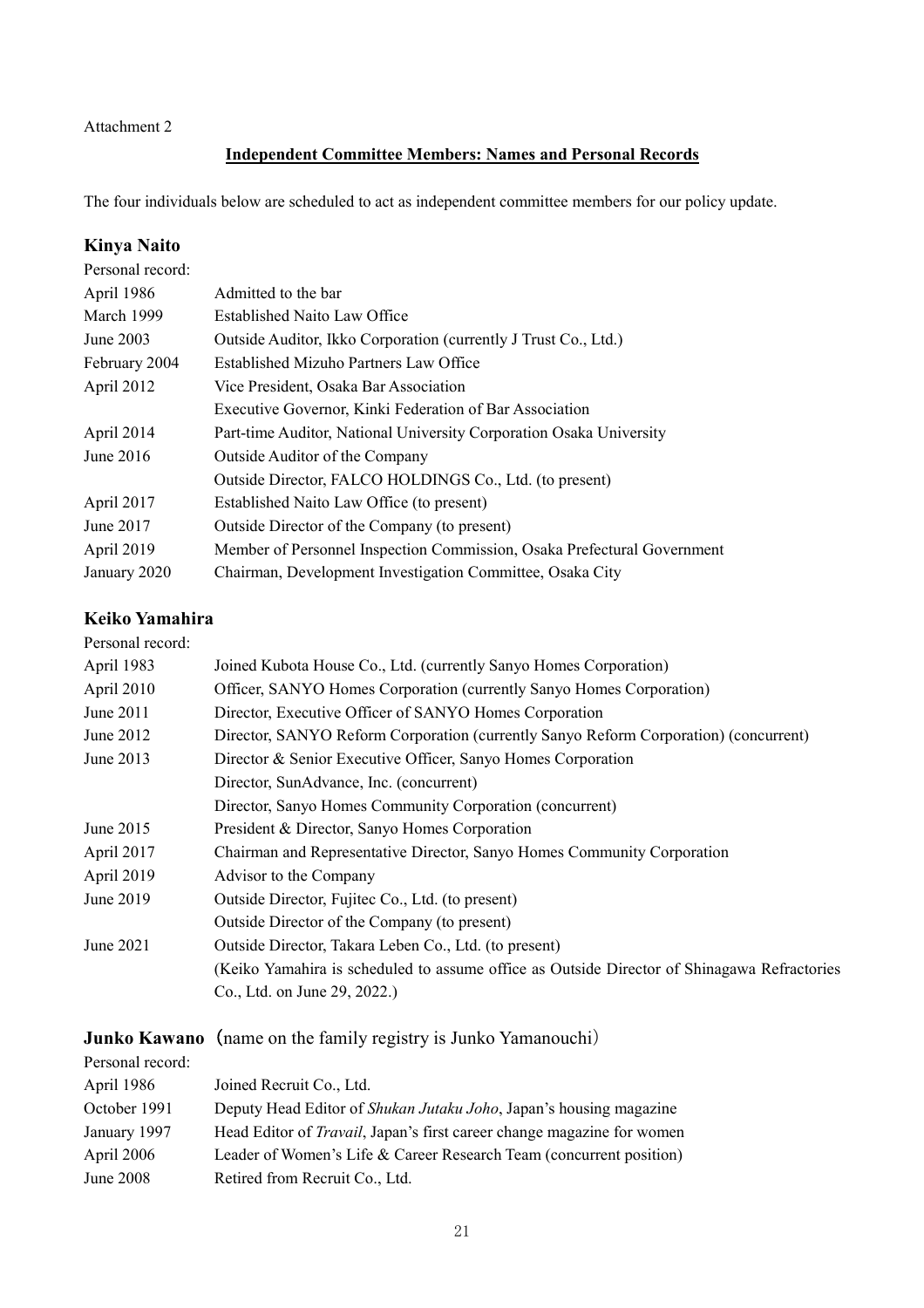| <b>July 2008</b> | Joined Sumitomo Corporation                                                               |
|------------------|-------------------------------------------------------------------------------------------|
|                  | Lifestyle & Retail Business Division                                                      |
| October 2008     | Leader of Transmedia Team                                                                 |
| April 2012       | Leader of Global Education Business Team                                                  |
| February 2013    | Director, Institute of Global Human Capital Strategies Co., Ltd. (concurrent position)    |
| June 2017        | Retired from Sumitomo Corporation                                                         |
| March 2018       | Established Kawano Junko Office (to present)                                              |
|                  | Chief Marketing Officer, Life Shift Japan Co., Ltd. (to present)                          |
| September 2019   | Board Member, Non-Profit Organization Tokyo International Progressive School (to present) |
| April 2020       | Senior Researcher of Keio Research Institute at SFC (to present)                          |
| June 2021        | Outside Director of the Company (to present)                                              |
| December 2021    | Director and Chief Marketing Officer, Life Shift Japan Co., Ltd. (to present)             |
| April 2022       | Outside Director, DyDo Group Holdings, Inc. (to present)                                  |

### **Seiji Nishikawa**

| Personal record: |                                                                                          |
|------------------|------------------------------------------------------------------------------------------|
| April 1980       | Joined Nippon Telegraph and Telephone Public Corporation (currently Nippon Telegraph and |
|                  | Telephone Corporation)                                                                   |
| <b>July 1987</b> | Lead Engineer, Mobile Communications Division, Nippon Telegraph and Telephone            |
|                  | Corporation                                                                              |
| April 1992       | Chief Engineer, Information Systems Department, Mobile Communications Division, Nippon   |
|                  | Telegraph and Telephone Corporation                                                      |
| <b>July 1992</b> | Chief Engineer, Information Systems Department, NTT Mobile Communications Network, Inc.  |
|                  | (currently NTT DOCOMO, INC.)                                                             |
| April 2000       | Chief Engineer, Information Systems Department, NTT DoCoMo, Inc. (currently NTT)         |
|                  | DOCOMO, INC.)                                                                            |
| October 2001     | Executive Chief Engineer, Information Systems Department, NTT DoCoMo, Inc.               |
| June 2003        | Department Manager, Information Systems Department, NTT DoCoMo, Inc.                     |
| June 2006        | Department Manager, Information Systems Department and Executive Officer, NTT DoCoMo,    |
|                  | Inc.                                                                                     |
|                  | Director, NTT DoCoMo Kyushu, Inc. (currently NTT DOCOMO, INC.) (concurrent position)     |
| June 2012        | Department Manager, Information Systems Department and Chief Information Officer, NTT    |
|                  | DoCoMo, Inc.                                                                             |
| June 2013        | President and Chief Executive Officer, DOCOMO Systems, Inc. (concurrent position)        |
| March 2021       | Member of the Mizuho Bank's independent System Failure Special Investigative Committee   |
| June 2022        | Scheduled to become an Outside Director of the Company                                   |
|                  |                                                                                          |

The individuals listed above have no direct stake in the Company.

As required by the Tokyo Stock Exchange for the protection of ordinary shareholders, we have registered Kinya Naito, Keiko Yamahira, and Junko Kawano as independent directors of the Company. If Seiji Nishikawa's selection is approved as an outside director of the Company at the General Meeting of Shareholders, he will also be registered as an independent director with the Tokyo Stock Exchange.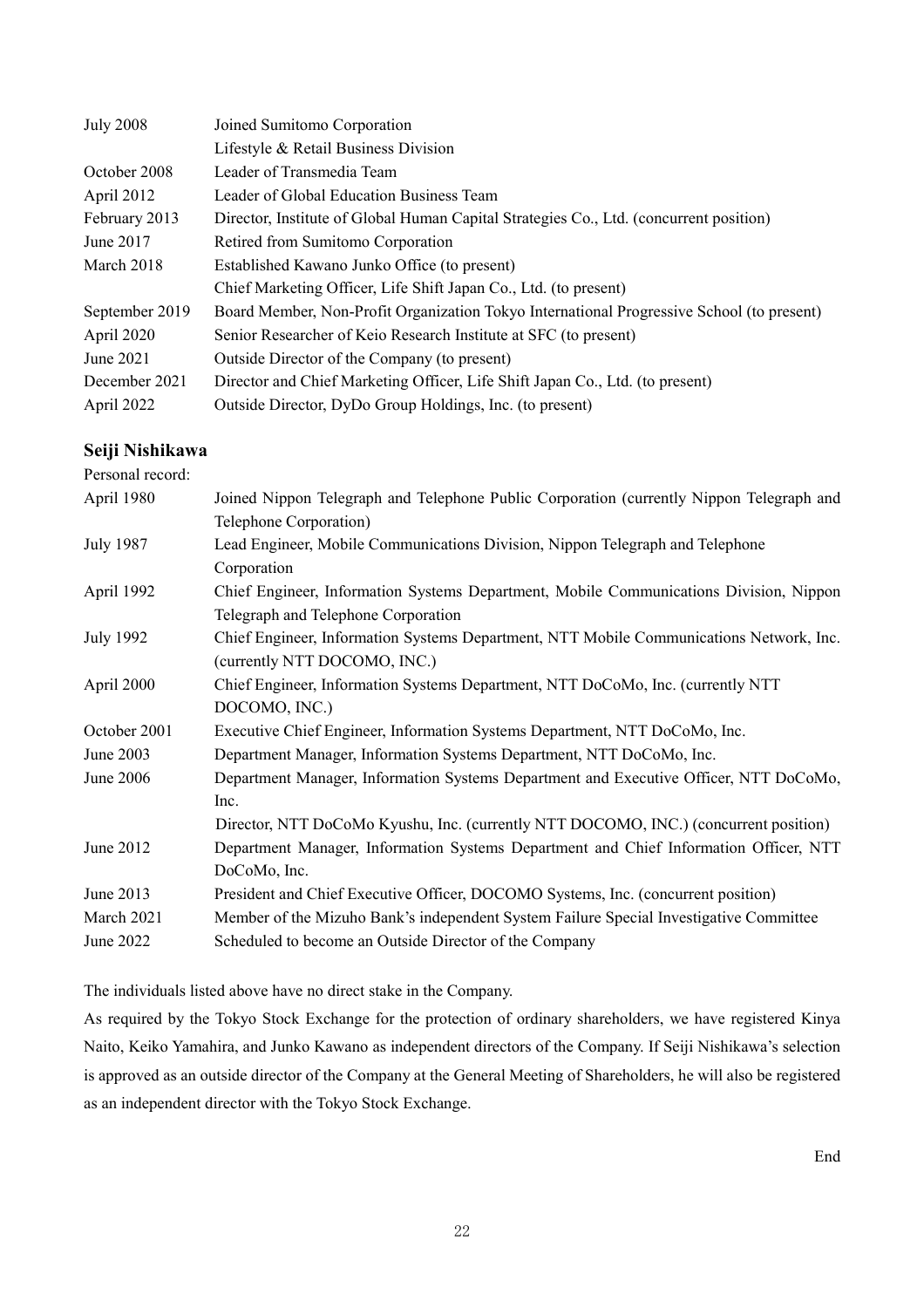### Attachment 3

#### **Summary of the Allotment of Share Options without Contribution**

1. Shareholders to whom share options shall be granted and the terms and conditions of their issuance

The Company shall allot one (1) share option for every one (1) common share in the Company held by the shareholders recorded in the final shareholders' register as of the allotment date determined by the Board of Directors of the Company (excluding, however, the number of common shares of the Company held by the Company as of the same date).

2. Type and number of shares to be issued upon exercise of the share options

The type of shares to be issued upon the exercise of share options shall be common shares in the Company, and the number of shares to be issued upon exercise of each share option shall be determined separately by the Board of Directors of the Company within the authorized limit at the time of the resolution to issue such share options.

3. Issue price of share options

The issue price of share options shall be without contribution.

4. Amount to be paid upon exercise of share options

The amount to be paid upon the exercise of share options shall be one (1) yen or more, which shall be separately determined by the Board of Directors of the Company in the resolution for issuance of share options.

5. Restriction on transfer of share options

Acquisition of share options by transfer shall require the approval of the Board of Directors of the Company.

6. Exercise period for share options, etc.

The period during which share options may be exercised and other necessary matters shall be separately determined by the Board of Directors of the Company.

7. Conditions for the exercise of share options

Conditions for the exercise of share options shall be stipulated, including that exercise shall not be permitted for persons belonging to the Specified Group of Shareholders whose ratio of voting rights is 20% or more. Details shall be separately determined by the Board of Directors of the Company.

- 8. Acquisition of share options by the Company
	- (i.) The Company may acquire all share options without contribution on any date separately determined by the Board of Directors of the Company if the Board of Directors of the Company deems it appropriate for the Company to acquire share options up to the day before the commencement date of the exercise period of share options.
	- (ii.) On a date separately determined by the Board of Directors, the Company may acquire all unexercised share options held by persons other than those who are not permitted to exercise share options under the exercise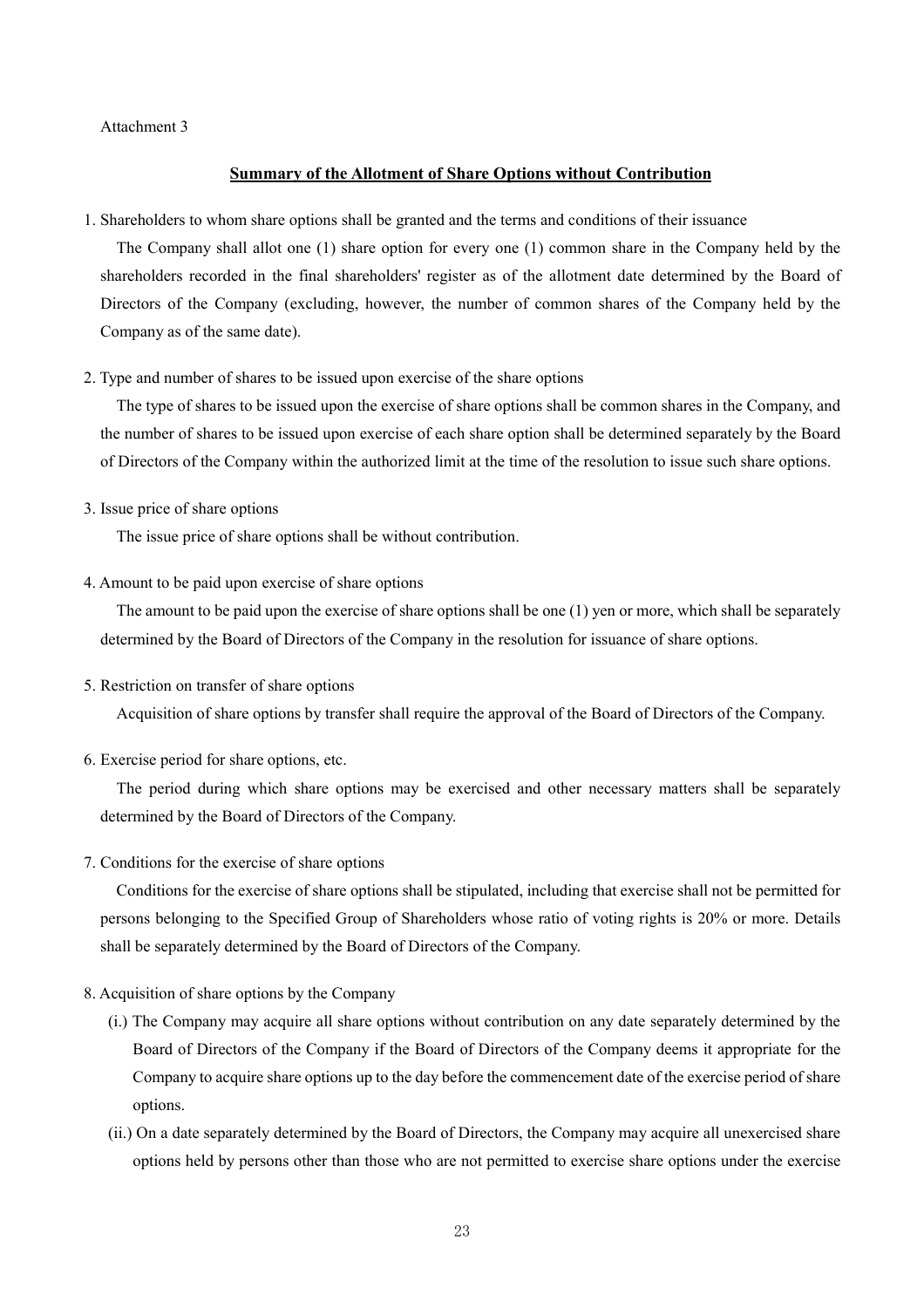conditions in 7 above by the business day preceding such date as determined by the Board of Directors, and, in exchange, issue the number of shares of the Company to be issued for each share option. The Company may acquire such share options more than once.

In the event that the Company acquires share options held by persons who are not permitted to exercise their share options, no money or other economic consideration shall be issued.

9. The provisions of laws and regulations cited above are based on the provisions in force as of March 31, 2022. In the event that it becomes necessary to revise any of the provisions or the meanings of terms, etc. set forth in the above provisions due to the establishment, amendment, abolishment, etc. of laws and regulations after the date hereof, the provisions or the meanings of terms, etc. set forth in the above provisions may be read or revised within reasonable limits as appropriate, taking into consideration the purpose of such establishment, amendment, abolishment, etc.